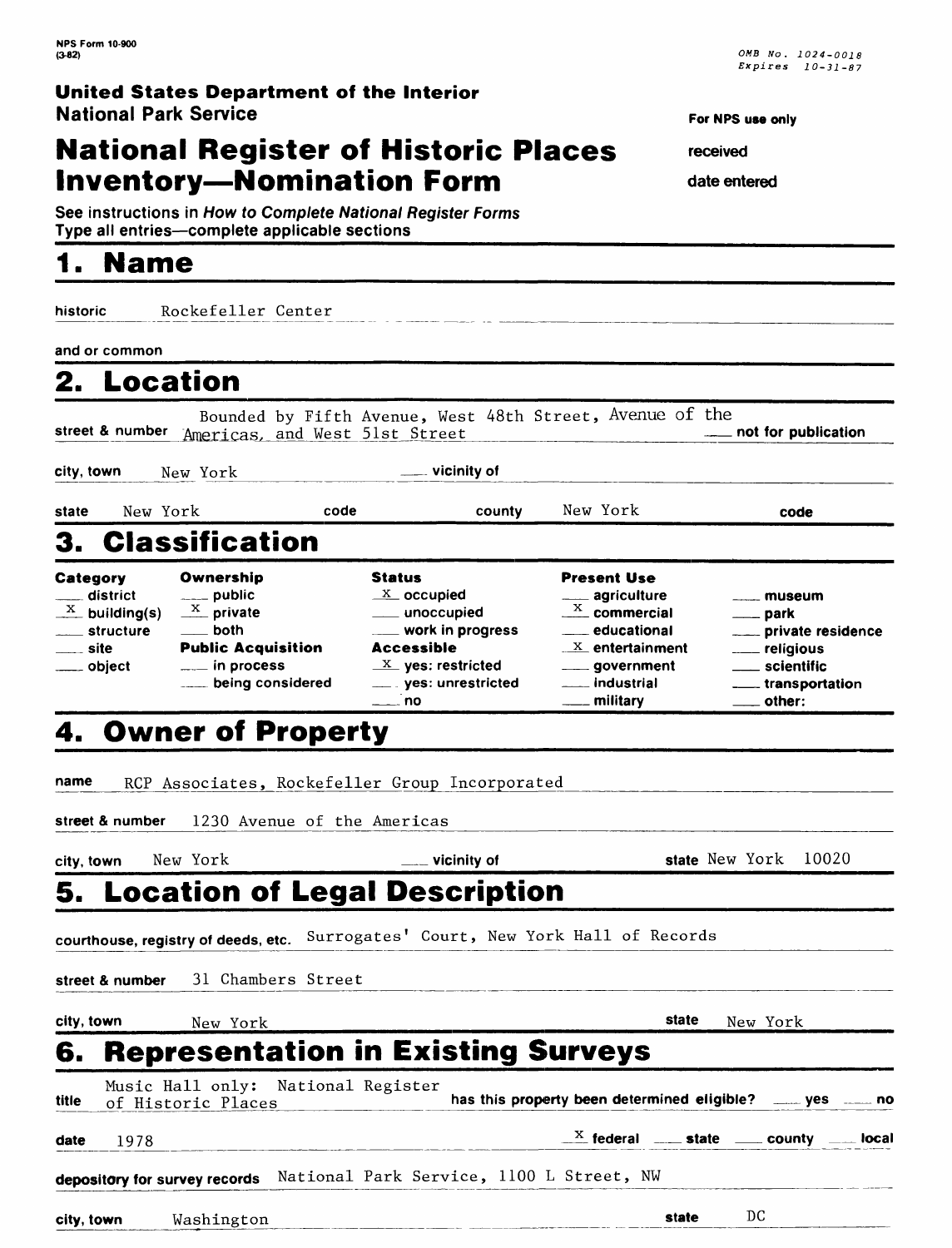# **7. Description**

| <b>Condition</b>          |                | <b>Check one</b>      |
|---------------------------|----------------|-----------------------|
| $\frac{X}{1}$ excellent   | deteriorated   |                       |
| $\rule{1em}{0.15mm}$ good | ruins          | $\frac{X}{1}$ altered |
| $\frac{1}{2}$ fair        | ____ unexposed |                       |
|                           |                |                       |

Check one  $\frac{X}{X}$  original site moved date

#### **Describe the present and original (iff known) physical appearance**

The Rockefeller Center complex was the final result of an ill-fated plan to build a new Metropolitan Opera House in mid-town Manhattan. When the original plans collapsed, John D. Rockefeller, Jr., transformed the vast scheme into a private commercial enterprise.

The New York City Landmarks Preservation Commission Designation Report of 1985 has detailed descriptions of the over-all plan and individual structures and the landscaping and sculptural programs as well. The basic scheme which transformed the Opera House plan to a commercial scheme was submitted on Janaury 8, 1930, by the architects Reinhard and Hofmeister and was called "Scheme G-3." By this time the architects, Hood and Corbett, were also at work as consultants. The developer was John R. Todd who also influenced the design.

By restricting the height of the Fifth Avenue units and transferring air rights to the central tower, the arrangment provided maximum light and air within a basically symmetrical plan. It was dependent in large part upon Beaux Arts principles of design, but modified by specific tenant needs and the requirement for maximum profit.

Critical to the success of the plan are its three major and multiple minor axes. The first lies along Fifth Avenue at the "front" of Rockefeller Center where its international tenants were housed in four virtually identical units. By maintaining the small scale of 19th century New York these six-story facades provide a powerful north-south vista. Their line is continued in the Manufacturers Hanover Trust (originally Sinclair Oil) Building and in 666 Fifth Avenue as well as in other buildings to the north and south. Together with St. Patrick's Cathedral and the neighboring Saks department store, Rockefeller Center's Fifth Avenue frontage provides an urbane, human scaled space.... An asset which becomes increasingly more precious as financial pressures continue to transform Fifth Avenue into a canyon of highrise developments.

The second, and by far the most famous axis is the Promenade Channel Gardens. A steeply banked east-west pedestrian corridor, it extends the ambience of Fifth Avenue into the heart of the complex. Its horizontal vista is strongly defined by the uniform flanks of the British Building and La Maison Francaise .... the axis terminates in the central space of the skating rink and sunken plaza.... the climax is the powerful vertical focus of the RCA Building....

The private north-south street known as Rockefeller Plaza is the third major axis. Its runs parallel to and between Fifth and Sixth Avenues and intersects the three blocks between 48th and 51st Streets. It helps to establish the unique identity of Rockfeller Center by interrupting the city grid while simultaneously aiding it as an additional artery. From the private street extend the sunken plaza and six of the Center's principal structures.... The structure marked the end of plans to extend the street as the spine of a vast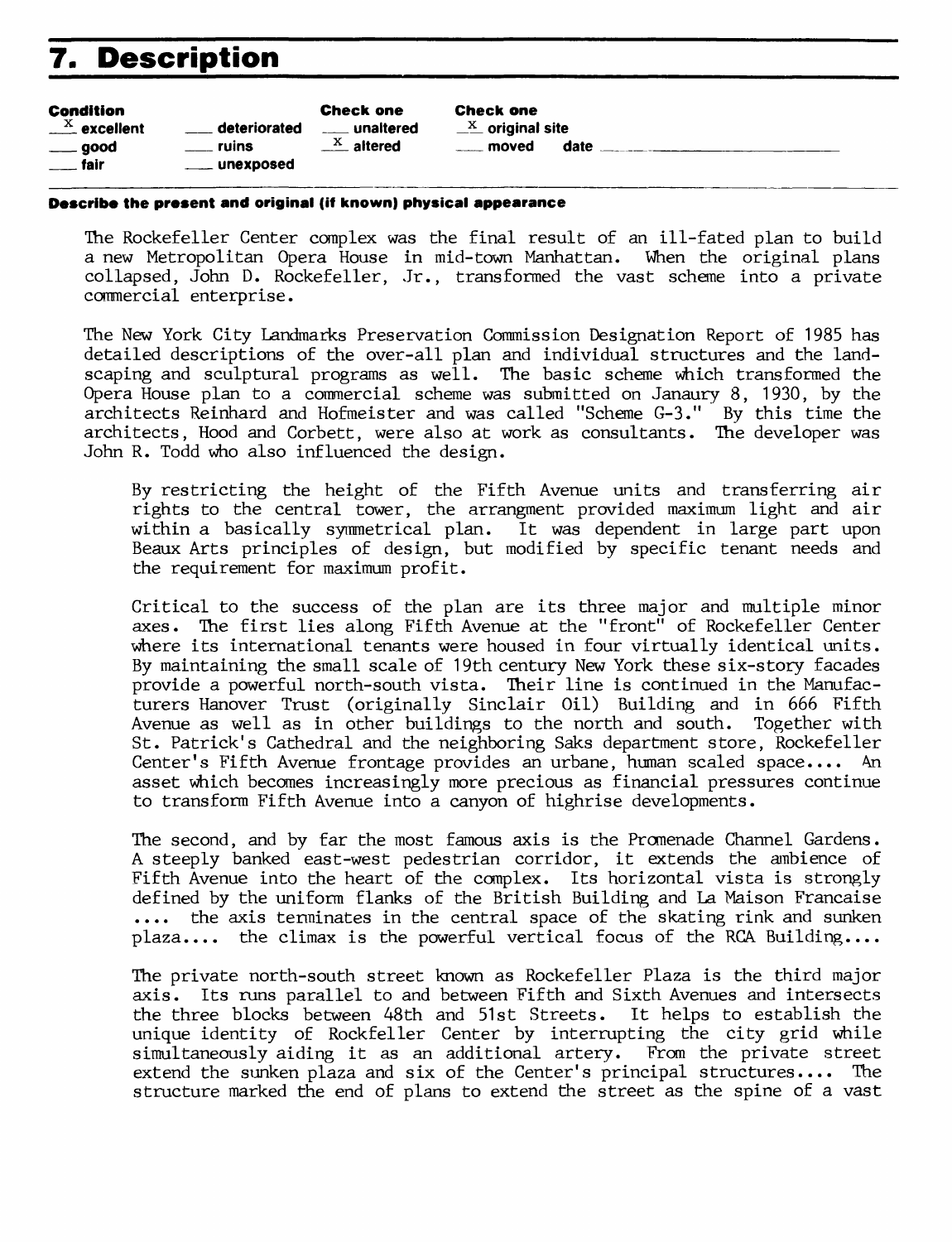# **8. Significance**

| <b>Period</b>                                                                                                                                                       | Areas of Significance-Check and justify below                                                                                                              |                                                                                                                                                                                                                                                                                                                         |                                                                                                                                                                                    |                                                                                                                                                                     |
|---------------------------------------------------------------------------------------------------------------------------------------------------------------------|------------------------------------------------------------------------------------------------------------------------------------------------------------|-------------------------------------------------------------------------------------------------------------------------------------------------------------------------------------------------------------------------------------------------------------------------------------------------------------------------|------------------------------------------------------------------------------------------------------------------------------------------------------------------------------------|---------------------------------------------------------------------------------------------------------------------------------------------------------------------|
| ____ prehistoric<br>$-1400 - 1499$<br>$\frac{1}{2}$ 1500-1599<br>$-1600 - 1699$<br>$-1700 - 1799$<br>$\frac{1}{2}$ 1800 – 1899<br>$\frac{\text{X}}{\text{A}}$ 1900- | $  -$<br>archeology-historic<br><u>___</u> agriculture<br>$\mathbb{R}^{\times}$ architecture<br>$\overline{\phantom{a}}$ art<br>commerce<br>communications | archeology-prehistoric $\Box$ community planning<br>$\overline{a}$ $\overline{a}$ conservation<br>$\overline{\phantom{a}}$ = $\overline{\phantom{a}}$ = economics<br>$\overline{a}$ = $\overline{a}$ education<br>$\overline{a}$ engineering<br>$\overline{\phantom{a}}$ industry<br>$\overline{\phantom{a}}$ invention | $\frac{X}{n}$ landscape architecture  religion<br><sub>--</sub> law<br>$\overline{a}$ iterature<br>$\ldots$ military<br>$\overline{\phantom{a}}$ music<br>____ politics/government | ____ science<br>$\frac{X}{1}$ sculpture<br>$\overline{\phantom{a}}$ social/<br>humanitarian<br>$\frac{X}{1}$ theater<br>_____ transportation<br>___ other (specify) |
|                                                                                                                                                                     |                                                                                                                                                            |                                                                                                                                                                                                                                                                                                                         |                                                                                                                                                                                    |                                                                                                                                                                     |

**Specific dates** 1930-1933, 1939\_

**Builder/Architect** Reinhard and Hofmeister, Hood and Corbett,

#### **Statement of Significance (in one paragraph)**

Godley, MacMurray and Fouilhoux

Rockefeller Center changed the form of mid-town Manhattan. It became one of the most successful Urban Planning projects in the history of American architecture, and integrated the arts of architecture, city planning, landscape architecture, and Sculpture on a scale never achieved before. It competed with other new buildings such as the Chrysler and Empire State for tenants in the height of the Depression. Rockefeller Center was the only large, non-government architectural project executed between the stock market crash in 1929 and World War II. This vast project provided thousands of jobs during the Depression and restored the image of New York as the premier American city. Construction of the original complex began in 1931 and ended with the completion of the fourteenth building in 1939. The original three-block site was subsequently enlarged by the construction of the Esso (now Warner Communications) Building in 1946-47 and by the purchase of the Sinclair Oil (now Manufacturers Hanover) Building in 1950-52. Both buildings harmonize with the original group. More recently, new buildings have gone up on the West Side of Sixth Avenue but they are not part of the historic core.

The site was originally planned to be a cultural center with a new Metropolitan Opera House at its center (1926). This scheme was entrusted to a classical-minded architect, Benjamin Wistar Morris (1870-1944). After studying various possible sites, it was decided to select a site between 48th and 51st Street, and Fifth and Sixth Avenues. These lots were located in an area that was not yet fashionable and not yet convenient as there was little rail or subway traffic.

Between 1804 and 1811 this property had been developed by Dr. David Hosack as the famed Elgin Gardens. An innovative concept in America, its legacy was to survive in Rockefeller Center's rooftop and Channel Gardens. In 1811 rising costs led Dr. Hosack to sell the property to New York State. Three years later the nearly 12 acre plot was conveyed to Columbia College (later University) under an aid-to-education act. Located about three miles north of the college campus at Church Street, the "Upper Estate" was leased for residential development, all of which was completed by 1879. By the mid-1920s, however, many of the 298 rowhouses in this once stylish neighborhood had deteriorated into an unseemly collection of boarding houses, nightclubs and speakeasies on the northern boundary of New York's theater district. The proposal to build a new opera house on the site thus prompted visions of redevelopment as a midtown cultural center.3

Income producing units had to be included in the plans for the Opera House. The price of midtown real estate was so high that Morris realized that only a very large endowment would keep the scheme going. It was supplied by one of the richest men in America, John D. Rockefeller, Jr.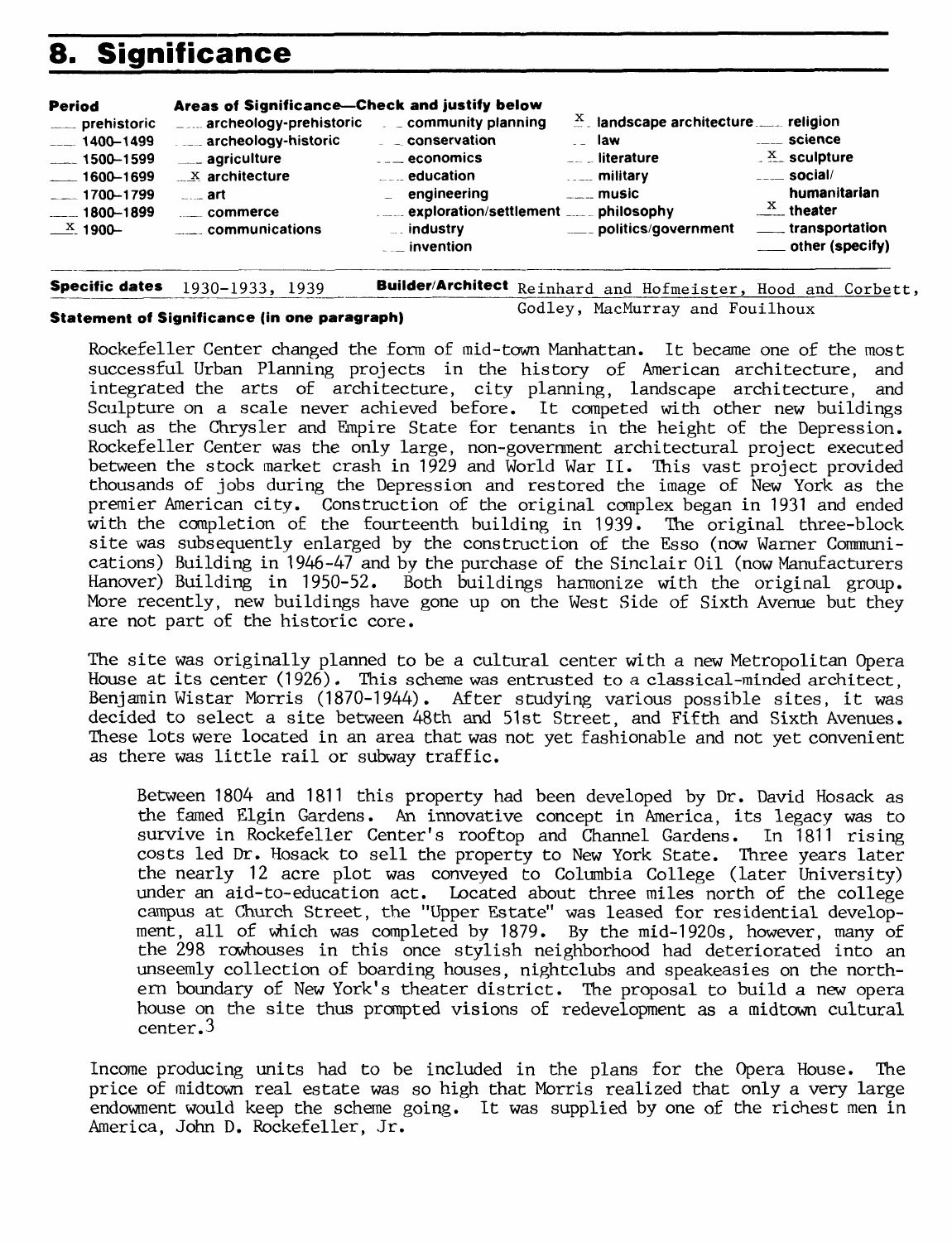# **9. Major Bibliographical References**

SEE CONTINUATION SHEET

| 10.                                                             | <b>Geographical Data</b>                                                                                        |           |
|-----------------------------------------------------------------|-----------------------------------------------------------------------------------------------------------------|-----------|
| Quadrangle name Central Park, New York<br><b>UTM References</b> |                                                                                                                 |           |
| <b>Easting</b><br>Zone                                          | $58161612161816110$<br><b>Northing</b>                                                                          | Е<br>Zone |
| $C$   118                                                       | $\begin{bmatrix} 5 & 8 & 6 & 2 & 2 & 0 \end{bmatrix}$ $\begin{bmatrix} 4 & 5 & 1 & 2 & 1 & 1 & 0 \end{bmatrix}$ | 1/8       |
| E                                                               |                                                                                                                 | F         |

| $A_{1,8}$<br>Zone                                       | 5 8 6 0 5 0 <br><b>Easting</b>                                   | $\begin{bmatrix} 4 & 5 & 1 & 2 & 4 & 6 & 5 \end{bmatrix}$<br><b>Northing</b> | $B _{1 8}$<br>Zone | 586340<br>Easting | 4151123110<br><b>Northing</b> |
|---------------------------------------------------------|------------------------------------------------------------------|------------------------------------------------------------------------------|--------------------|-------------------|-------------------------------|
|                                                         | $c \perp b \perp 5 \rvert 8 \rvert 6 \rvert 2 \rvert 2 \rvert 0$ | $1415$ $112$ $1110$                                                          | $D$   1   8        | 5 8 5 9 4 5       | 4512250                       |
| $E \left[ \begin{array}{cc} 1 \\ 1 \end{array} \right]$ | 1 1 1 1 1 1                                                      |                                                                              |                    |                   |                               |
| G                                                       |                                                                  |                                                                              |                    |                   |                               |

Quadrangle scale  $\frac{1:24,000}{\ }$ 

**Verbal boundary description and justification**

#### SEE CONTINUATION SHEET

|                              | List all states and counties for properties overlapping state or county boundaries           |       |        |           |                                                                                                                                                                                                                                                 |
|------------------------------|----------------------------------------------------------------------------------------------|-------|--------|-----------|-------------------------------------------------------------------------------------------------------------------------------------------------------------------------------------------------------------------------------------------------|
| state                        |                                                                                              | code  | county |           | code                                                                                                                                                                                                                                            |
| state                        |                                                                                              | code  | county |           | code                                                                                                                                                                                                                                            |
| 11.                          | <b>Form Prepared By</b>                                                                      |       |        |           |                                                                                                                                                                                                                                                 |
| name/titie                   | Carolyn Pitts, Historian                                                                     |       |        |           |                                                                                                                                                                                                                                                 |
|                              | organization National Park Service, History Division                                         |       |        | date      |                                                                                                                                                                                                                                                 |
| street & number              | 1100 L Street, NW                                                                            |       |        | telephone | $(202)$ 343-8166                                                                                                                                                                                                                                |
| city or town                 | Washington                                                                                   |       |        | state     | DC.<br>20013-7127                                                                                                                                                                                                                               |
|                              |                                                                                              |       |        |           | <b>State Historic Preservation Officer Certification</b>                                                                                                                                                                                        |
|                              | national<br>according to the criteria and procedures set forth by the National Park Service. | state | local  |           | As the designated State Historic Preservation Officer for the National Historic Preservation Act of 1966 (Public Law 89-<br>665), i hereby nominate this property for inclusion in the National Register and certify that it has been evaluated |
|                              | <b>State Historic Preservation Officer signature</b>                                         |       |        |           |                                                                                                                                                                                                                                                 |
| titie                        |                                                                                              |       |        |           | date                                                                                                                                                                                                                                            |
| For NPS use only             | I hereby certify that this property is included in the National Register                     |       |        |           |                                                                                                                                                                                                                                                 |
|                              |                                                                                              |       |        |           | date                                                                                                                                                                                                                                            |
|                              | Keeper of the National Register                                                              |       |        |           |                                                                                                                                                                                                                                                 |
| Attest:                      |                                                                                              |       |        |           | date                                                                                                                                                                                                                                            |
| <b>Chief of Registration</b> |                                                                                              |       |        |           |                                                                                                                                                                                                                                                 |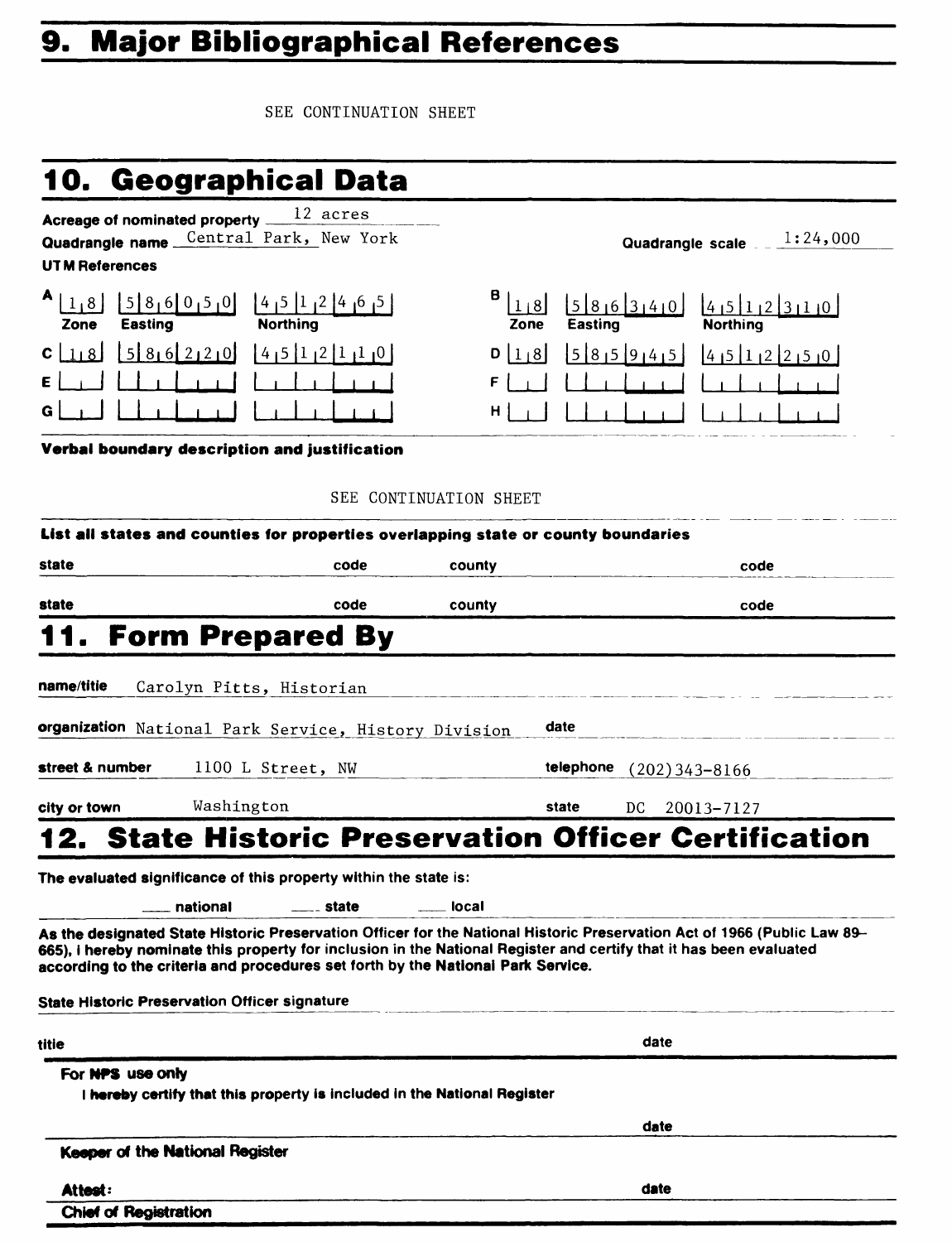## **National Register of Historic Places Inventory—Nomination Form**



civic and cultural complex. It provides a strong vertical focus at the northern boundary of the Center, much as the RCA Building does at the end of the Channel Gardens.

In general, the complex was oriented toward the east and fashionable Fifth Avenue. Its Sixth Avenue frontage faced toward New York's theater district and was developed as the Center's entertainment complex. The Sixth Avenue front was expected to play<br>a more significant role in the Center when the El was demolished in 1939. This was a more significant role in the Center when the E1 was demolished in 1939. enhanced by the completion of the Sixth Avenue subway line in 1940. The subway established yet another traffic pattern at Rockefeller Center. It was linked to the shopping concourse and the vast subterranean network which connects all buildings in the development. In unprecedented fashion the concourse transformed the lobbies of individual buildings from self-contained cul de sacs into gateways to the Center at large. The underground truck route provides a further circulation artery (one which likewise frees the surrounding streets from freight deliveries). Yet another circulation system was planned at roof level where bridges were to connect the gardens atop various buildings. Although the latter scheme was ultimately abandoned and the grand garden scheme only partially realized, the planted rooftops above the four international buildings and above RCA's eleventh-story roof distinguish Rockefeller Center as the first urban commercial development to be landscaped in modern architecture....

Despite its mulitple axes, the Center lacks rigid symmetry and its various components vary in massing according to original tenant requirements. It comprises a visually unified composition. All the buildings are clad with buff colored, shot-sawed Indiana limestone with vertically ridged spandrels (cast slate gray aluminum in the skyscrapers; limestone spandrels in the lowrise units) . All have two-over-one steel sash recessed slightly behind flat piers to produce a significantly cohesive fenestration pattern throughout. The unity of material and handling gives the Center a distinct sense of place and the coherent impression of the precinct as virtually one structure. Six of the buildings have foliate spandrel terminations while others have a simple chevron crest, but in each case these are minor decorative elements on buildings which depend for effect on their monumental simplicity.

The earliest (pre-air conditioned) units were designed to take full advantage of natural light and ventilation. Their minimal setbacks are functionalist expressions of elevator elimination. This guiding principle throughout was maximum beauty consistent with profitability. Purely aesthetic extravagance was avoided. There was, however, a great concern for a comprehensive and thematically integrated art program.'

The individual buildings in the original scheme can be described briefly as follows:

#### The Radio Group

It was the visionary architect, Raymond Hood, who suggested that the Radio Corporation of America join the Rockefeller complex and in June 1930 a contract was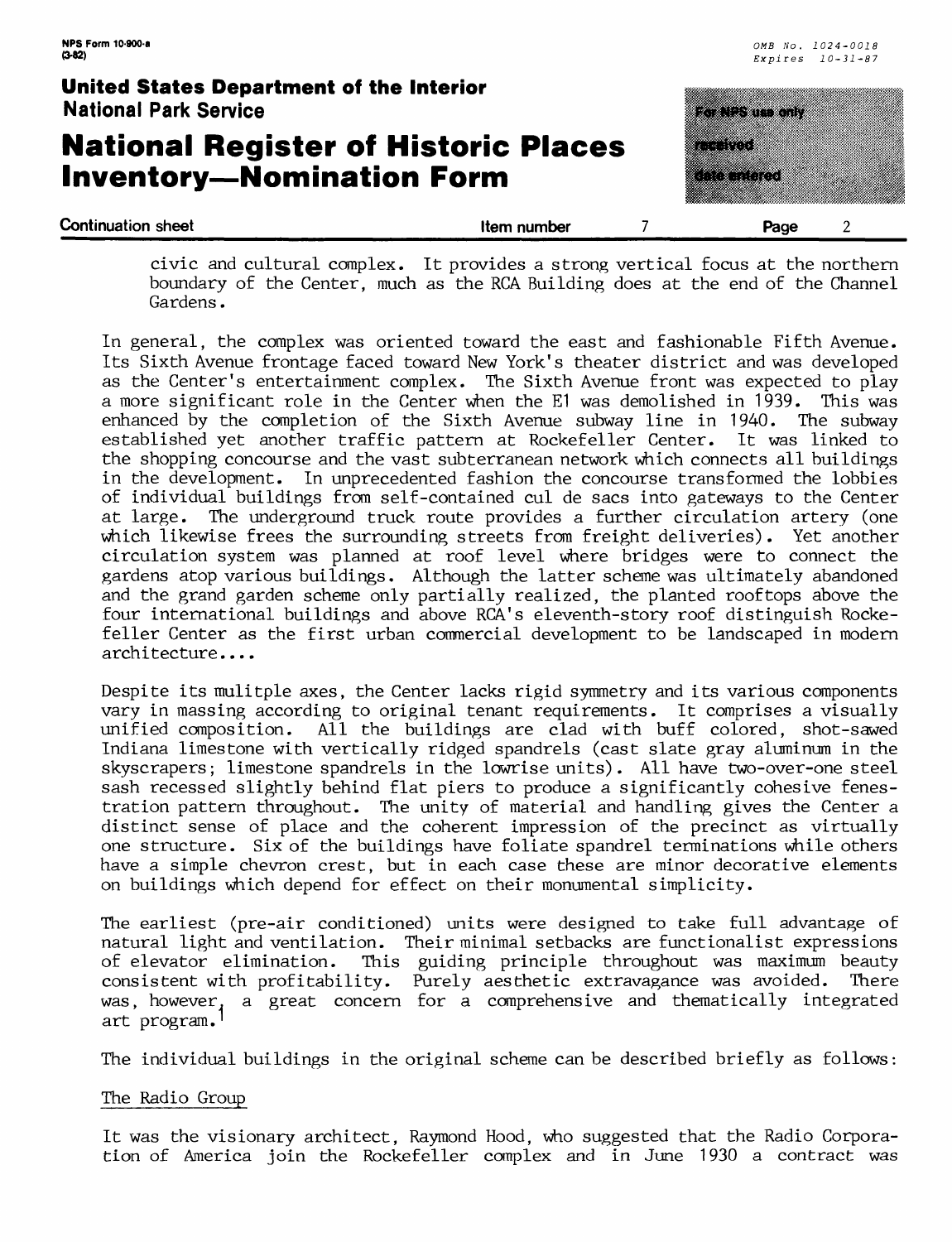## **National Register of Historic Places Inventory—Nomination Form**

| United States Department of the Interior<br><b>National Park Service</b>        |             | a di secolo di controllati di controllati di controllati di controllati di controllati di controllati di contr |  |
|---------------------------------------------------------------------------------|-------------|----------------------------------------------------------------------------------------------------------------|--|
| <b>National Register of Historic Places</b><br><b>Inventory-Nomination Form</b> |             | ------<br><u> Katalog</u><br><u>Maharatta ya Tanzania mwaka mwaka 1999</u>                                     |  |
| <b>Continuation sheet</b>                                                       | Item number | Page                                                                                                           |  |

| signed. David Sarnoff became President of RCA. It was his vision that changed the<br>concept of the Center's development from a cultural Opera House Center to a corporate |
|----------------------------------------------------------------------------------------------------------------------------------------------------------------------------|
|                                                                                                                                                                            |
| headquarters for mass entertainment and a new technology. This important image                                                                                             |
| gave the center the name "Radio City" although it correctly should only have applied                                                                                       |
| to the Sixth Avenue buildings dominated by RCA and its subsidiaries: National                                                                                              |
| Broadcasting Company, Radio-Keith-Orpheum, a producer, distributor and exhibitor                                                                                           |
| of motion pictures and RCA Victor, one of the foremost manufacturers of phonographs                                                                                        |
| and records in America. Sarnoff agreed to a rent of \$4.25 million annually. In                                                                                            |
| exchange, the two theatres were called "Radio City Music Hall" and "RKO Roxy" and                                                                                          |
| they had exclusive broadcasting rights in the complex, plus the right to display the                                                                                       |
| RCA logo atop its own building at the heart of the Center.                                                                                                                 |

#### 1. 1270 Avenue of the Americas

Originally RKO. This is the first structure undertaken at Rockefeller Center, followed one month later by RKO's Radio City Music Hall with which it is connected. Although the theater-office building was a familiar type in New York, there was nothing of the scale of the RKO. Building codes at that time prohibited building directly over a theater's auditorium but the Sixth Avenue slab was set on a northsouth axis and projected slightly over the Music Hall.

The building itself is a 31-story slab rising above Sixth Avenue. Above the 6th story it is setback on the north and south, and again at the 8th story in the center. The walls rise sheer to the top punctuated by vertical window spandrel bays and limestone piers. There are store fronts on the ground level and the fine stone reliefs above each bay on ground level are the work of Robert Garrison.

#### 2. Radio City Music Hall

One of four planned theaters for the complex, it is the sole survivor of the two actually constructed. When it was completed in 1932, it was the world's largest indoor theater with 6,200 seats. RKO was formed in 1928 by RCA's David Sarnoff and Joseph P. Kennedy who controlled the Film Booking Office (FBO) production agency. Radio-Keith-Orpheum became a leading producer of motion pictures. Movies and vaudeville merged when Samuel Lionel Rothafel ("Roxy") joined RKO and he made Radio City Music Hall the finest entertainment hall in the country. Programs included not just stage and screen entertainment but legitimate drama, ballet, opera, jazz concerts, and precision dancing by the "Roxyette" chorus girls.

The building was beautifully appointed and embellished by exterior metal plaques by Rene Chambellan and Hildreth Meiere. In spite of its beauty, the Music Hall was not a financial success but by the 1940s it became immensely popular running Hollywood films and featuring dancing by the "Rockettes."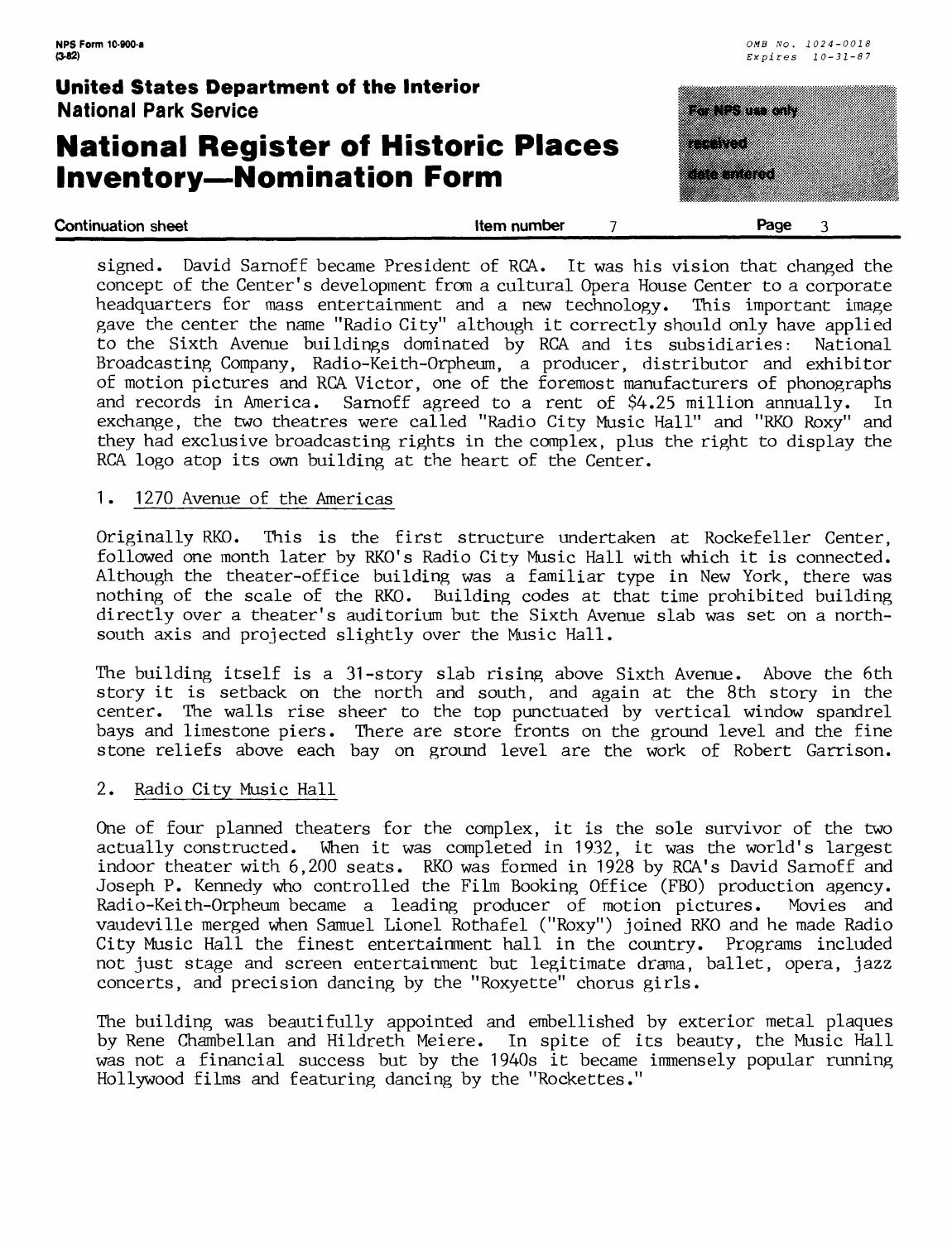<u>matang pang</u>

amaa aan

a kacamatan Indonesia.<br>Kacamatan Indonesia

### **United States Department of the Interior** National Park Service

## **National Register of Historic Places Inventory—Nomination Form**

| <b>Continuation sheet</b> | Item number | Page |
|---------------------------|-------------|------|
|                           |             |      |

3. Associated Press Building (50 Rockefeller Plaza)

Construction was not begun until April 1938 although the excavation work had been done earlier. The entire building was ready for occupancy December 17, 1938. Originally meant to be low-rise so that the roof-top gardens would be contiguous throughout the entire complex, financial pressures forced the construction of a 15 story building. The interiors were specially designed to accommodate the masses of electrical equipment needed to operate a wire-service. There was a 5-foot by 12 foot switchboard. Under this building is a truck ramp and delivery route to lower level storage which keeps the surrounding streets free of congested traffic. The major tenants were Associated Press and the National Cash Register Company giving the building a 95% occupancy rate its first year and the first unit in Rockefeller Center to show a profit.

Perhaps the finest sculpture in the center is the stainless steel panel called News by Isamu Noguchi. It hangs above the main entrance, weighs 10 tons and measures 23 x 18 feet. The building remains unchanged today.

#### 4. The International Buildings

One of the buildings on the exclusive Fifth Avenue frontage was to be rented by Chase National Bank but instead of this scheme, the paired, low-rise rectangular buildings were occupied by European interests. The northern-most building at 636 Fifth Avenue is the multi-tenant International Building and at 626 Fifth Avenue is the Palazzo d'ltalia. The two other buildings in this scheme are the British Empire Building at 620 Fifth Avenue and La Maison Francaise at 610 Fifth Avenue. As a complex, these buildings respected their neighbors, St. Patrick's Cathedral and Saks Fifth Avenue. They provided an exciting space in crowded mid-town Manhattan.

#### The International Building 636 Fifth Avenue

This 41-story skyscraper tower with its two six-story wings was the seventh unit to open at Rockefeller Center. Designed for maximum rental space, it was, however, set back as far as possible to allow a fore-court before the tower entrance. The courtyard contains the monumental figure of Atlas by Lee Lawrie.

#### 4a. International Building North 636 Fifth Avenue

The northern most of four six-story wings on taller structures. Originally planned for occupancy by the Germans, Hilter's rise to power forestalled the plans and the complex finally contained a number of foreign clients. The sculptors who embellished the building were Attilio Piccirilli and Lee Lawrie.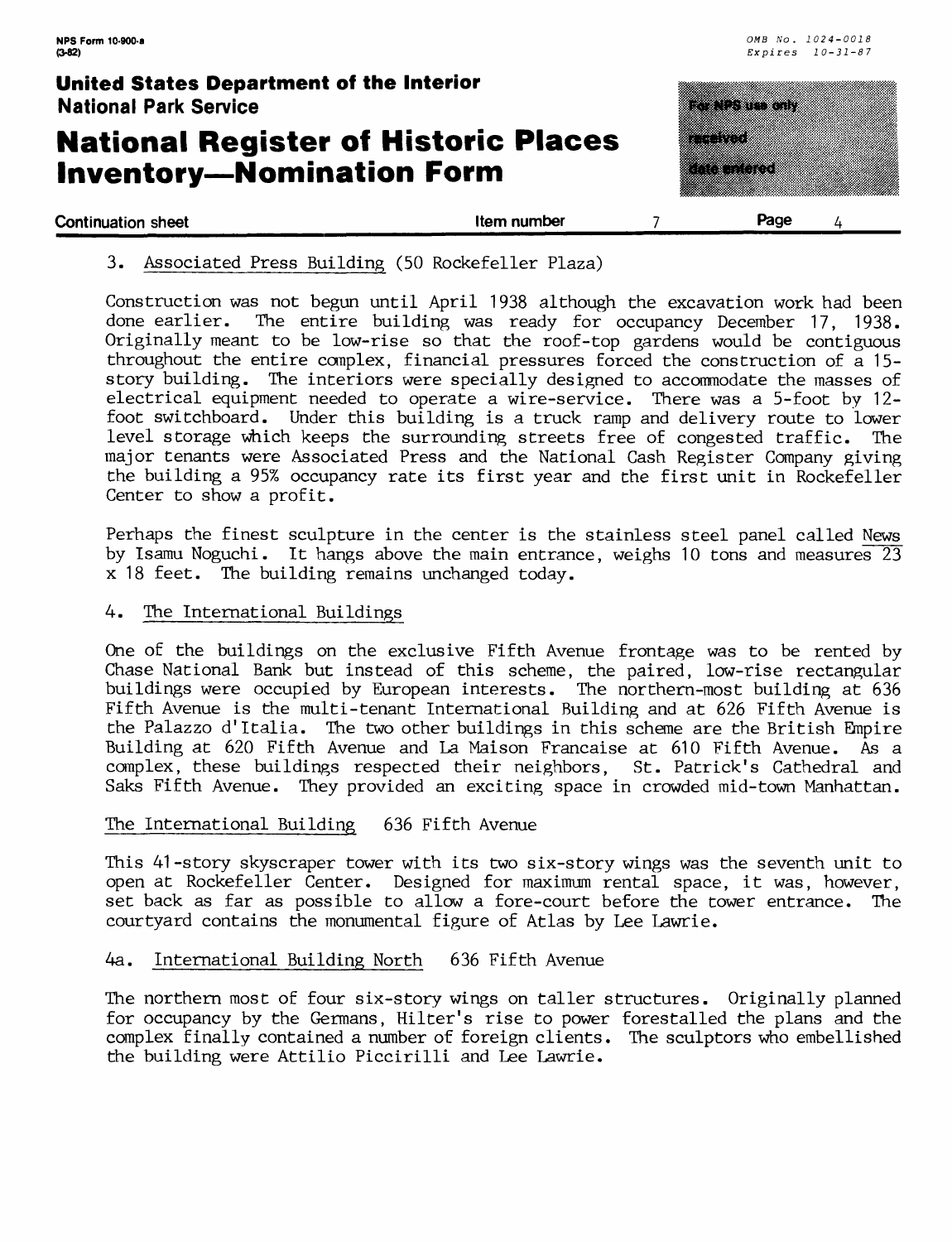## **National Register of Historic Places Inventory—Nomination Form**

| United States Department of the Interior<br><b>National Park Service</b>        |             | <u> Elizabeth Contae de Contae de Contae de Contae de Contae de Contae de Contae de Contae de Contae de Contae d</u> |
|---------------------------------------------------------------------------------|-------------|----------------------------------------------------------------------------------------------------------------------|
| <b>National Register of Historic Places</b><br><b>Inventory-Nomination Form</b> |             | a mata<br><u> Katalunian </u>                                                                                        |
| <b>Continuation sheet</b>                                                       | Item number | Page                                                                                                                 |

#### 4b. Palazzo d'ltalia 626 Fifth Avenue

The Fifth Avenue frontage was being designed in 1934. Apparently the proposal for 626 pleased the Italian dictator, Benito Mussolini, but a committment from the Italian government never materialized. The "Societa Anomina Palazzo d'Italia" The "Societa Anomina Palazzo d'Italia" sustained the committment. Eventually the U.S. Army and the F.B.I, seized the building when World War II began and the Fascist decorations were removed. In 1965 a bronze panel by Giacomo Manzu replaced the offending symbols.

#### 4c. British Building 620 Fifth Avenue

Begun in 1932, this was the first building in the complex to be constructed on the Fifth Avenue frontage. The high-minded ideas behind the trade pavillions were examples of "symbols of a new day." Britian chose as a theme for the sculptural program, Empire, her natural resources and commerce. The sculptors for the decorative doors and panels were Lee Lawrie, Carl Paul Jennewien, and Rene Chambellan.

#### 4d. La Maison Francaise 610 Fifth Avenue

The identical twin of the British Building, it opened five months after its neighbor. It was dedicated to the industry, art, and trade of France and celebrated a century of friendship between the French and American nations. The entrance was embellished with a 10-ton bronze panel by the scupltor Alfred Janniot.

#### Gardens and Public Spaces

The Gardens and walkways were one of the greatest urban design feats of the 20th century. The complex went up in the height of the great Depression so the sacrifice of rental space to public gardens was unheard of. In addition to 2 acres of open space in a congested building area there are extra-width sidewalks and some seating for pedestrians. All Rockefeller Center buildings are connected underground and there are two miles of corridors lined with shops. There is also an entrance to the subway system. The Channel Gardens between the French and British buildings are always beautifully landscaped. The traffic-free passage from Fifth Avenue is 200 feet in length and slants down toward the open plaza, both of which act as a kind of outdoor lobby for the RCA Building rising from the plaza. In the center of the Plaza is the glittering Prometheus by Paul Manship. There is a popular ice skating rink at the base of the Plaza.

The roof-top gardens are one of the most successful of all of the Centers innovations, reminiscent of the Hanging Gardens of Babylon. The plan called for a wide variety of gardens spread over all the buildings and connected by roof level bridges -- seven acres in all. There was also to be a restaurant, music conservatory, sculpture exhibit, and marionette theater. Financial problems ensued and some of the gardens survived but the roof bridges never materialized.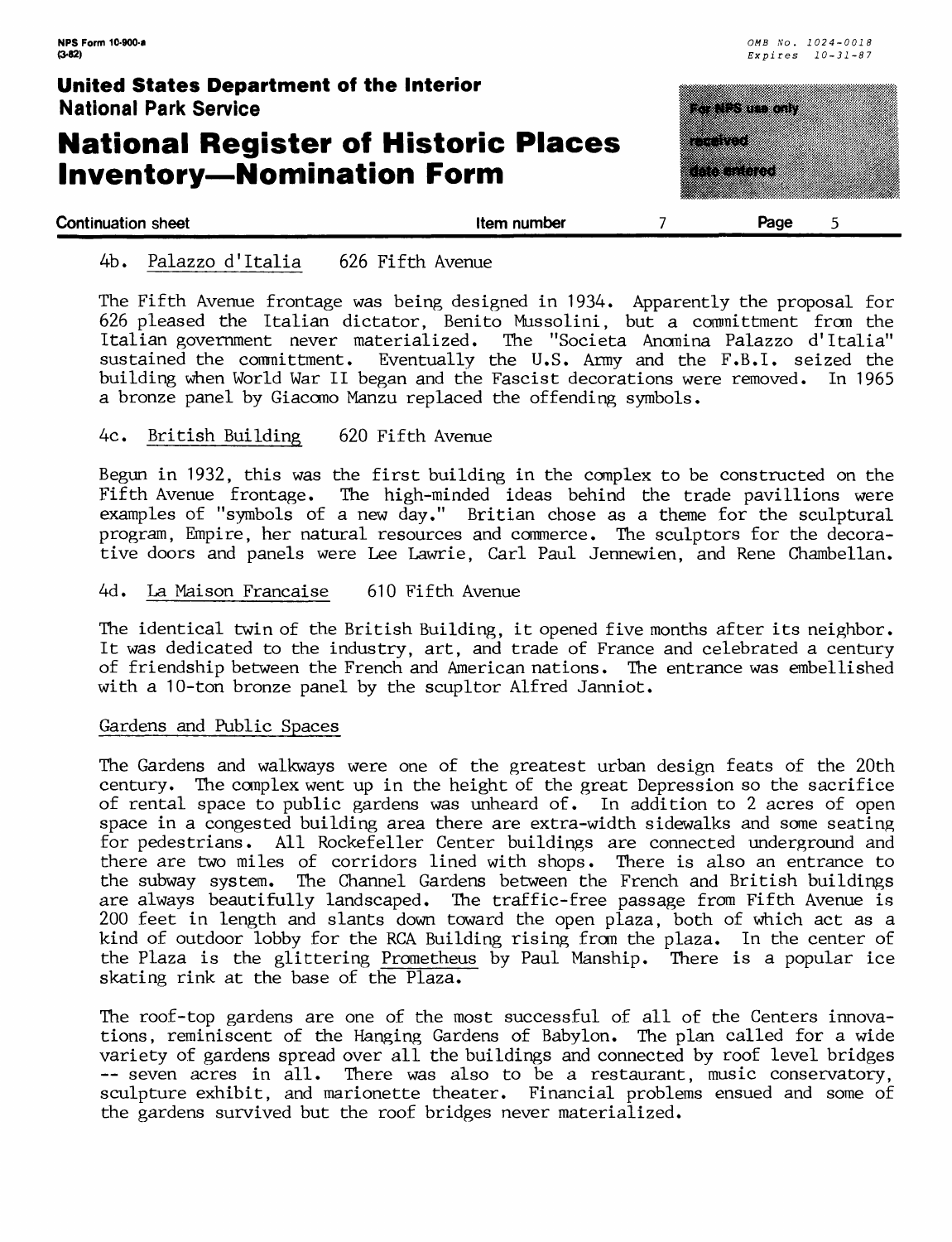## **National Register of Historic Places Inventory—Nomination Form**

| <b>United States Department of the Interior</b><br><b>National Park Service</b>  |             | a da serengan                            |
|----------------------------------------------------------------------------------|-------------|------------------------------------------|
| <b>National Register of Historic Places</b><br><b>Inventory--Nomination Form</b> |             | <u> Manazarta</u><br><b>Anta untered</b> |
| <b>Continuation sheet</b>                                                        | Item number | Page                                     |

### 5. RCA Building and RCA Building West 30 Rockefeller Plaza

The RGA Building spans the entire block which runs between Rockefeller Plaza and Sixth Avenue incorporating 3 different buildings into a single structure. On the east side are the corporate offices of RGA housed in a 70-story tower while additional space was provided along Sixth Avenue in the 16-story slab of the RCA Building West. The midblock section, much less desirable for office space, was allotted to NBC's broadcasting studios which needed no windows but only large amounts of layered horizontal space. To ensure soundproofing all of NBC's studios had "floating" walls, floors, and ceilings, suspended and insulated from the building's structural frame. The 70-story tower was served by high speed elevators. The rise is sheer for 33 stories before a break of gentle set-backs unlike the ziggerat like setbacks on other New York skyscapers of the same era. Thus these slab-like buildings predicted the predominant form of later high-rise structures in dense urban areas. The floor plan in the RCA Building provided more than 2 million square feet of prime office space, which, for years made it the world's largest office building. The rooftop gardens combined with the buildings made these buildings unique in the history of architecture--the world's first landscaped skyscrapers.

Above the main entrance is the male figure of Wisdom by Lee Lawrie. The work was made of 240 glass blocks and was a major technical achievement. There were also four limestone panels carved by Leo Friedlander. Lee Lawrie also carved lintels representing Sound and Light.

A note should be made of a number of interior embellishments at RCA as well as the exterior ornament. More than 30 artists were commissioned and they produced more than 100 major works of art as well as a large number of smaller pieces done in wood, stone, metal and cast glass. The most notorious incident occurred when the Mexican Marxist painter, Diego Rivera, not only painted Lenin's portrait on the wall but also portraits of "depraved capitalists." The enormous fresco was destroyed as being too radical.

RCA Building West 1250 Avenue of the Americas

This building is a 16-story extension of the RCA Building proper. The two buildings are connected by NBC's studios. All three units were constructed simultaneously. There are no entrances on the north or south flanks; these were low-rise corner properties that Rockefeller did not own. The most visable decoration is the 79 foot x 14-foot mosaic of glass enamel designed by Barry Faulkner and executed by Ravenna Mosaic Company. Above the main entrance are four limestone panels by the sculptor, Gaston Lachaise.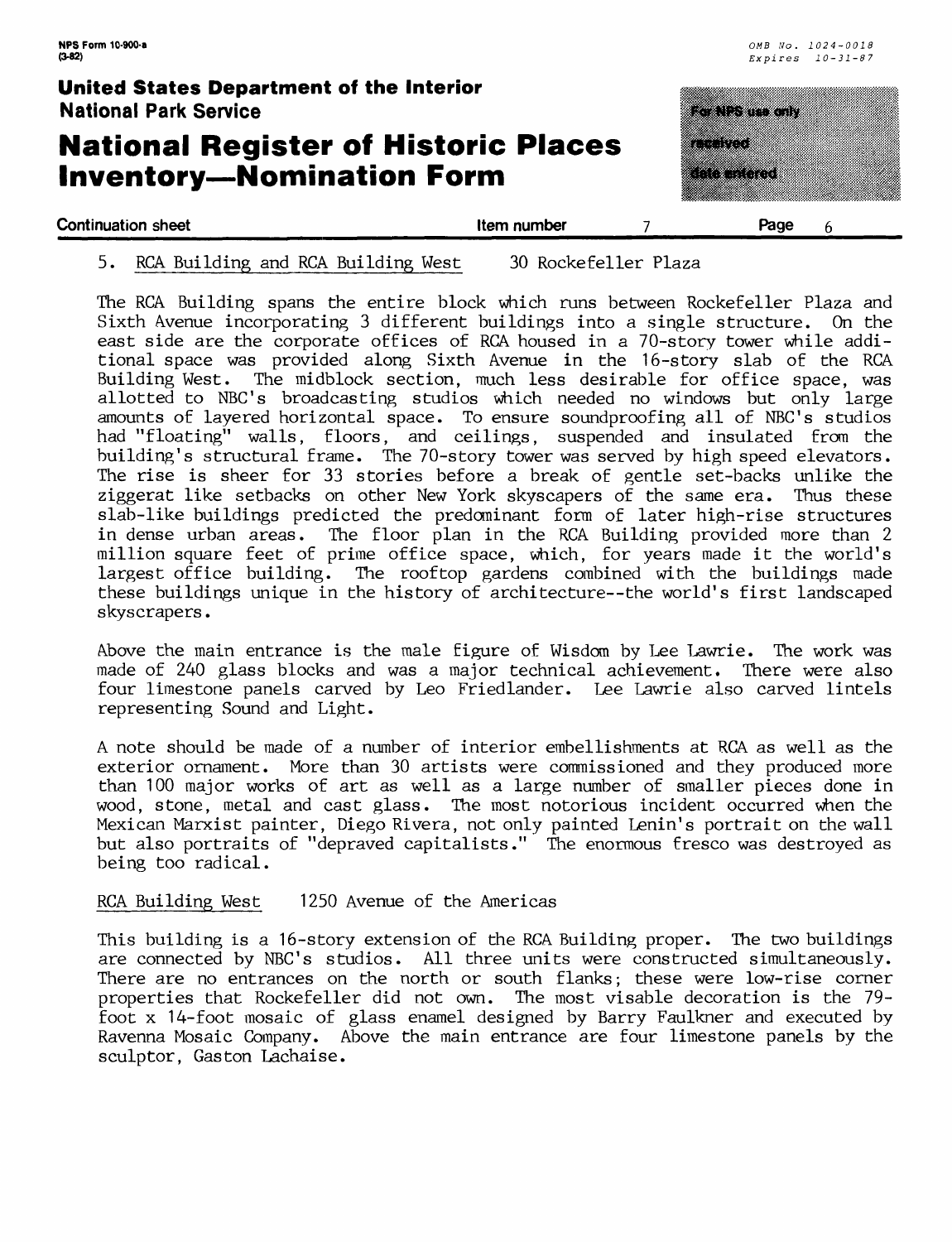## **National Register of Historic Places Inventory—Nomination Form**



6. Simon and Schuster Building 1230 Avenue of the Araericas (originally U.S. Rubber Company Building)

Completed November 1, 1939, the Rubber Company Building was the last construction in the original 14-unit Rockefeller Center complex. Six structures were subsequently added to the complex, four on the west side of Sixth Avenue, but they were commissioned by John D. Rockefeller, Jr.'s, sons. The Simon and Schuster building was located on an irregular plot to the southwest and partially over what was originally the Center Theater, now gone. Sixth Avenue became a more desirable address as a result of zoning revisions in 1936 and the final destruction of the elevated trains.

In 1938, the U.S. Rubber Company signed a long-term lease in Rockefeller Center. The company was enjoying a boom due to a newly-invented stretch-fabric called Lastex and later the invention of foam rubber. The new building rose 20 stories and overhung the theatre. In the 1950s, a 19-story office building replaced the old theater. It was in the usual slab-construction style designed by Harrison and Abramowitz. The structure was maintained by "Uniroyal" until the mid-1960s when it became the corporate headquarters of Simon and Schuster, Publishers.

### 7. 10 Rockefeller Plaza (originally Eastern Airlines Building)

Although this lot was not developed until 1937, the building replaced a vast parking lot on the site. Built to house the Holland House Corporation of the Netherlands, they moved into this new building in November, 1939. Full occupancy was cut short by Hitler's invasion of the Netherlands.

Eastern Airlines was just beginning to emerge at that time as a commercial passenger service (Lawrence Rockefeller served on the Board of Trustees). The new company proudly offered a sleeper flight from New York to Miami which took 14 hours--with 11 stops. The firm flourished under general manager, Eddie Rickenbacker.

The building was designed by Wallace Harrison as a 16-story slab and is essentially a more refined version of the adjacent Time-Life building to the east of it and which preceded it by two years. The limestone clad slab is flanked on the north and south by four-story air conditioned wings, set back above double-story glass front shops and exhibition space. Unlike all the other Rockefeller complex buildings which were skeletal steel frame covered with limestone slabs, 10 Rockefeller Plaza used the glass-surface contrasted against the masonry. A new type of glass was used called Satinol Louvrex. There also was a rounded moderne corner on West 48th Street. At the west-end of the building is a six-story parking garage which provided space for 800 cars, a new idea in that part of New York. Attendants slid down bronze fire poles to the automobiles and there was a lounge for patrons and chauffeurs.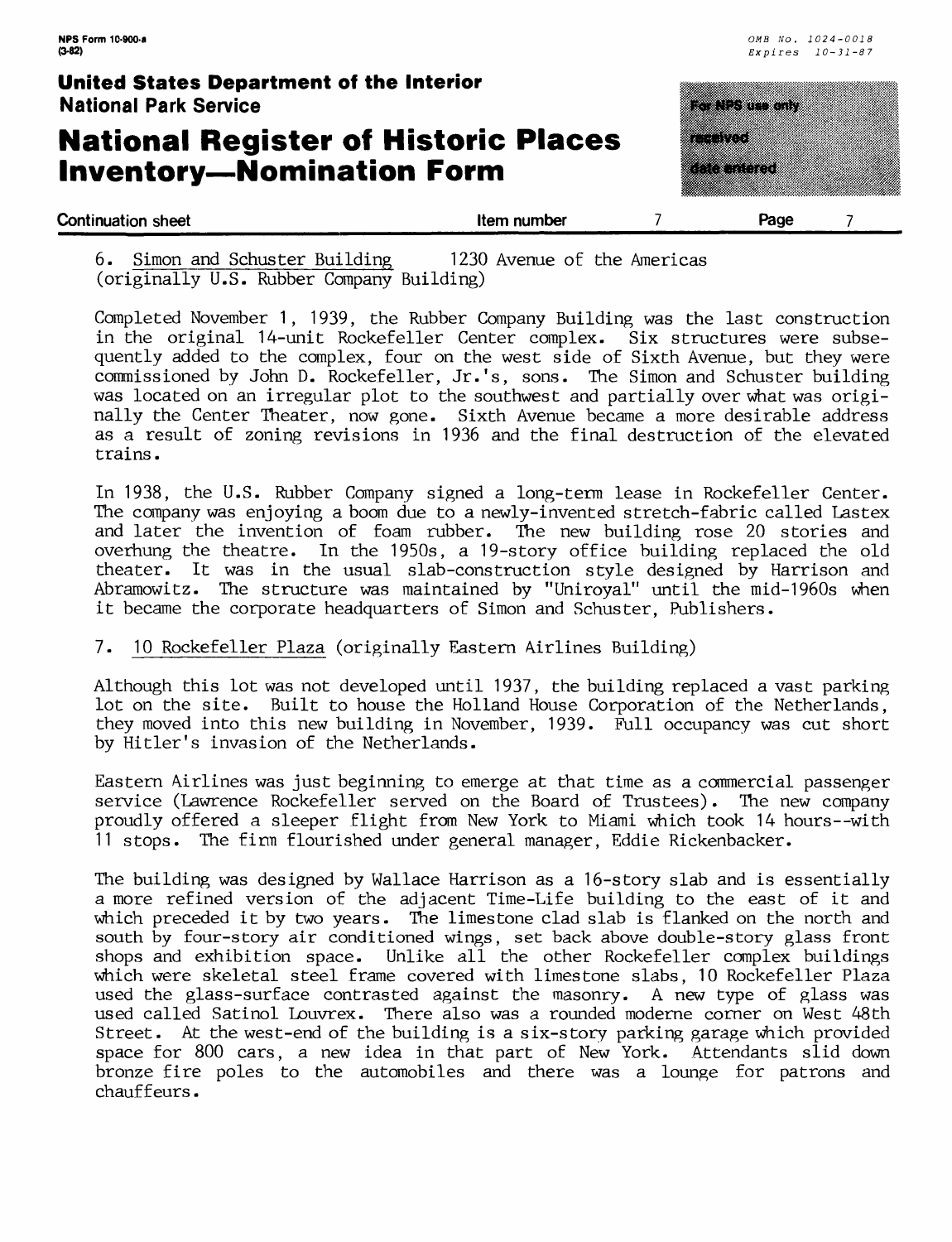## **National Register of Historic Places Inventory—Nomination Form**



8. 1 Rockefeller Plaza (originally Time and Life Building)

This was the eleventh building to be constructed in the complex. This site had been used as a parking lot. The plans were filed in May, 1936, and called for a 32 story building - later to rise to 36 stories with a lateral set back high on the east and west sides. The design was done by Reinhard and Harrison after Raymond Hood's death. The 48th Street facade rose sheer from the pavement 490 feet while the 48th Street facade is set back above the 10th story. The structure set a new record for speed in construction, its frame was completed in 43 days and the building finished in 5 months. The building was intended for general occupancy and was named Time - Life when the news magazine leased the seven upper floors in April 1938.

There are sculptural reliefs by Lee Lawrie, Carl Paul Jennewein, and Attilio Piccirilli.

A. note on the art in the Complex:

The planning of the buildings in the Complex was implicit from the beginning but it became obvious that the sculpture and decorative arts also needed a program and the assignment went to Professor Hartley Burr Alexander, head of the Philosophy Department at Scripps College.

Alexander was a prolific author in a variety of fields, notably mythology and symbology. He designed the sculptural program for Lee Lawrie at Bertram Goodhue's Los Angeles Public Library (1921-26) and also at the Nebraska State Capitol (1920-32) where Lawrie was joined by Hildreth Meiere. The influence of Nebraska's proto-WPA style is evident at Rockefeller Center and appears in such specific motifs as the bison head with corn cob horns in the sixth story spandrels of the International Building North and more generally in Meiere's plaques for the exterior of Radio City Music hall. Professor Alexander also designed thematic programs for the Metropolitan Life Insurance Company in New York and worked with Raymond Hood on the Century of Progress Exposition in Chicago (beginning in 1929).

By December, 1931 Professor Alexander was engaged to design a "scenario" for Rockefeller Center. He early suggested "Homo Fabor, Man the Builder" as representative of the new social ideal where satisfaction would derive from work and not from some incidental wage. The theme, however, failed to enlist much support. As an alternative the Professor suggested the "New Frontiers" which faced man after the conquest of the physical world. This included the cultivation of his mind and soul, the broadening of human relations and the harnessing of new scientific discoveries. The latter aspect was particularly appropriate for radio and emerging television technology and inspired such works as Leo Friedlander's sculpture for the RCA Building's side street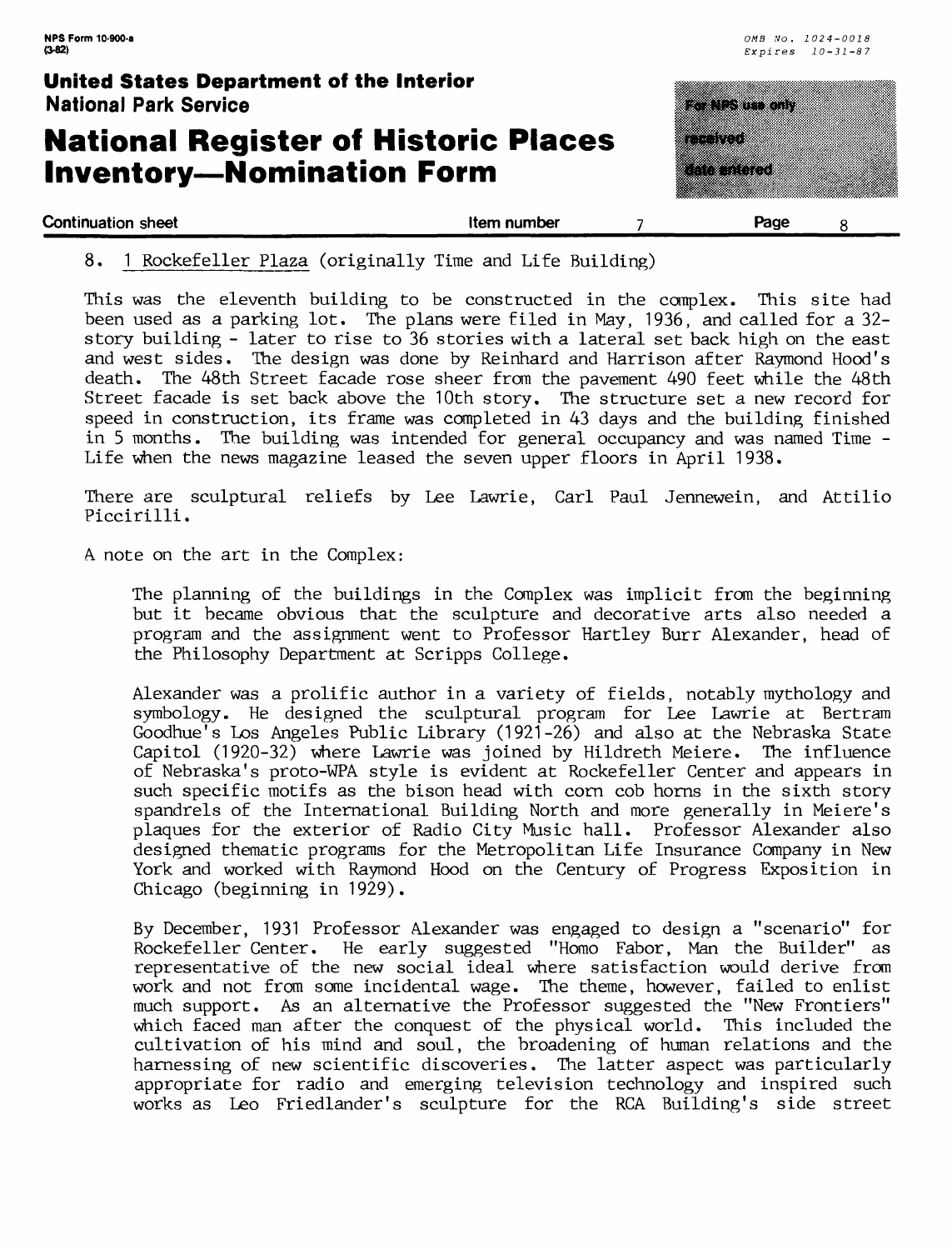## **National Register of Historic Places Inventory—Nomination Form**



entrances, Robert Garrison's panels for 1270 Avenue of the Americas (originally the RKO Building), Barry Faulkner's mosaic and Gaston Lachaise's sculptural panels for the RGA Building West, and Lee Lawrie's "Wisdom."

The Professor's themes imbued the complex with elevated social and spiritual themes, but had the practical effect of restricting creative license, particularly as he specified in minute detail exactly how the finished product should appear. His ideas were criticized as "beatific humbug," Alexander was ultimately relieved of his position, but his influence seems to have survived in the programs finally chosen. Among them were "Intellectual and Spiritual Progress" (including Chambellan's fountainheads in the Channel Gardens and the sculptural works on the former Time-Life Building), "Historical and Mythological Background" (as represented by "Atlas" and his brother "Prometheus" as well as the murals in the RCA Building's lobby) and "The Rise of the Nations." The latter was particularly appropriate to Rockefeller's announced quest for world peace through global commerce and appears in all the international units on Fifth Avenue.

The professor was replaced in March, 1932 by a panel of five experts in the art world. Included were Edward Waldo Forbes who was a Renaissance authority and Director of Harvard's Fogg Museum; Everett V. Meeks, Dean of the Yale University School of Art; Fiske Kimball, Director of the Philadelphia Museum of Art (whose specialty was Colonial art); Paul J. Sachs, Trustee of Boston's Museum of Fine Arts and Herbert E. Linlock, the Egyptian authority who directed the Metropolitan Museum of Art in New York. Significantly, there was no representative from the Museum of Modern Art. The panel was comprised of conservatives who for the most part selected like-minded artists. At least a half dozen had attended the American Academy in Rome, others the Ecole des Beaux Arts while still others followed the academic traditions of such masters as Gutzon Borglum. The great exceptions were Gaston Lachaise (who, however, revealed none of his characteristic sexual dynamism) and Isamu Noguchi. The latter produced one of the finest, if not the best, works in all of Rockefeller Center with his innovative stainless steel panel for the main entrance of the Associated Press Building....

The artworks throughout the complex allow the architecture to dominate, but simultaneously relieve its uniform buff limestone with color and varied texture. Their above lintel placement emphasizes mural mass and in many cases dramatizes the severe simplicity of the entrances which they crown. Interesting as period pieces, the major significance of the art lay in the fact that it was designed as a component of a vast commercial complex in which all of the arts were integrally combined. As such, the art and the Center as a whole, are unprecedented.<sup>2</sup>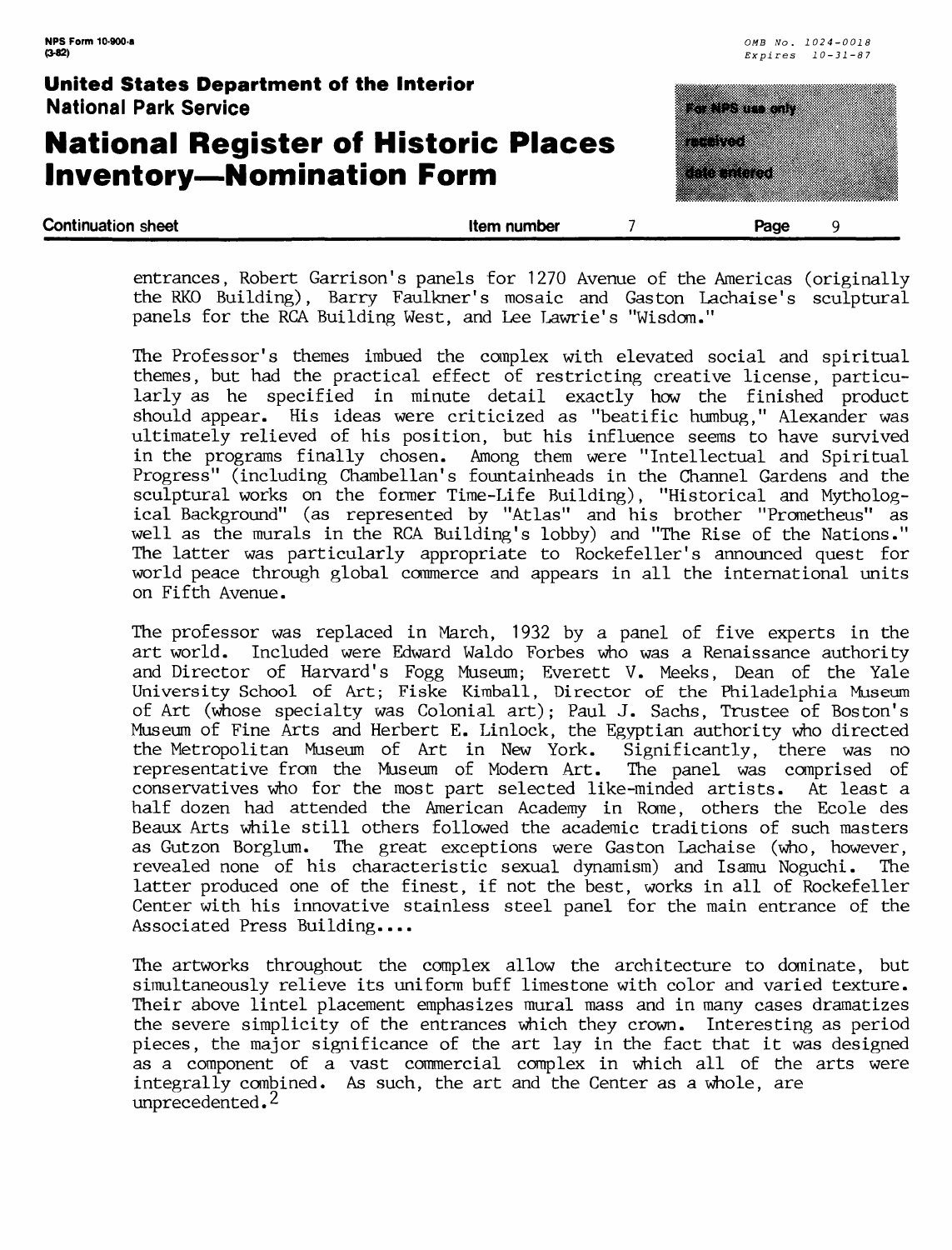## **National Register of Historic Places Inventory—Nomination Form**

| <b>United States Department of the Interior</b><br><b>National Park Service</b> |             | <u>ka sa tanan 1</u>                                                                                                         |
|---------------------------------------------------------------------------------|-------------|------------------------------------------------------------------------------------------------------------------------------|
| <b>National Register of Historic Places</b><br><b>Inventory-Nomination Form</b> |             | -----<br><u> Albanya di Santa Bandar Bandar Bandar Bandar Bandar Bandar Bandar Bandar Bandar Bandar Bandar Bandar Bandar</u> |
| <b>Continuation sheet</b>                                                       | Item number | Page                                                                                                                         |

#### List of Buildings in Rockefeller Center

- 1. 1270 Avenue of the Americas Building (originally RKO Building, then Americas Building, then American Metal Climax Building, AMAX Building))
- 2. Radio City Music Hall Entertainment Center 1260 Avenue of the Americas
- 3. Associated Press Building 50 Rockefeller Plaza
- 4. The International Building 630 Fifth Avenue
	- 4a. International Building North 636 Fifth Avenue
	- 4b. Palazzo d' Italia 626 Fifth Avenue
	- 4c. British Empire Building 620 Fifth Avenue
	- 4d. La Maison Francaise 610 Fifth Avenue
- 5. RCA Building and RCA Building West 30 Rockefeller Plaza and 1250 Avenue of the Americas including the sunken plaza and skating rink
- 6. Simon and Schuster Building (originally U.S. Rubber Company Building) 1230 Avenue of the Americas
- 7. Ten Rockefeller Plaza Building (originally Eastern Airlines Building) 10 Rockefeller Plaza
- 8. One Rockefeller Plaza Building (originally Time and Life Building) 1 Rockefeller Plaza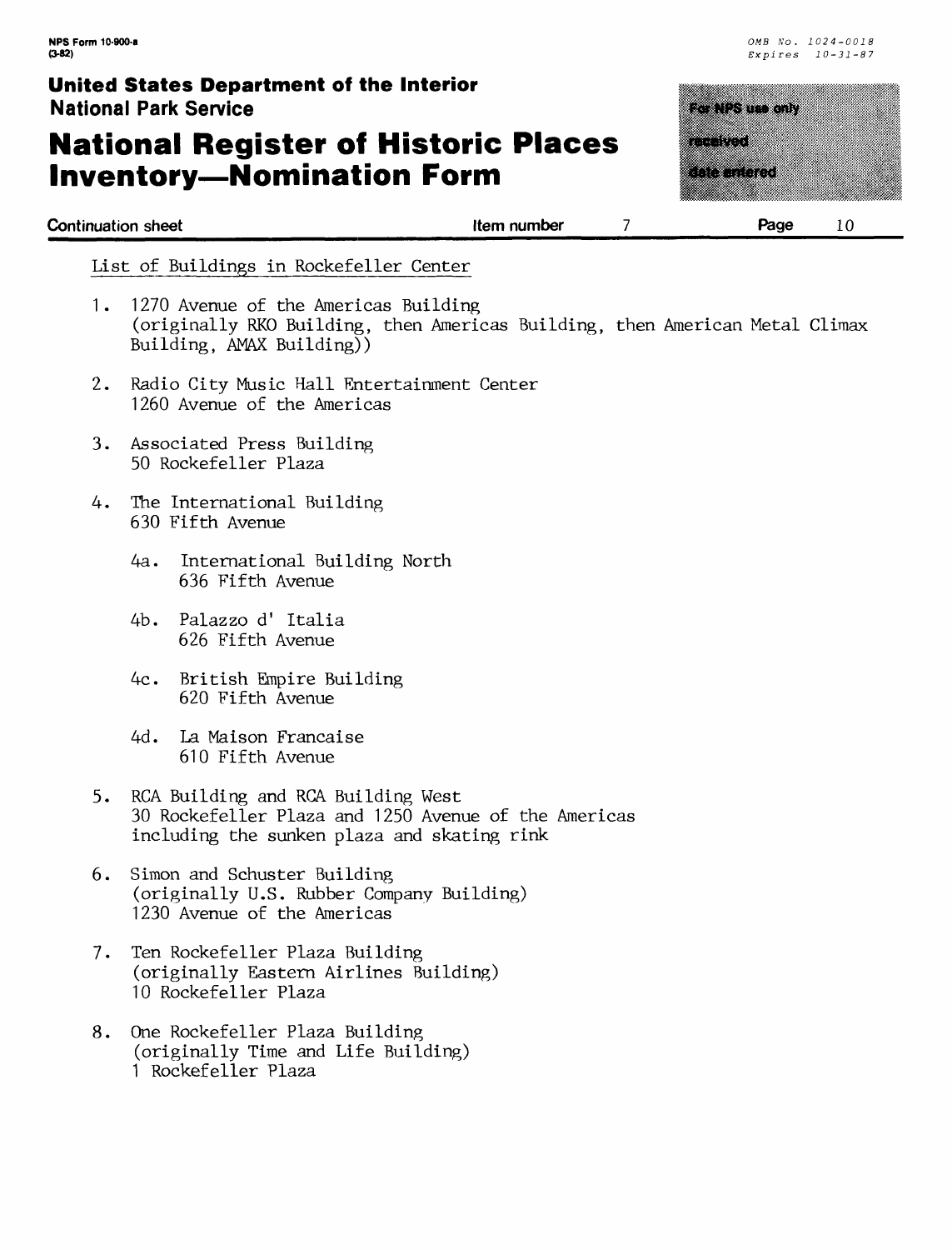## **National Register of Historic Places Inventory—Nomination Form**

<u>Tanta ka</u> 833 a di Santonio Continuation sheet **the continuation sheet** the continuation sheet 2

| Rockefeller's involvement in the Opera project began on May 21, 1928 when     |
|-------------------------------------------------------------------------------|
| Benjamin Morris presented the scheme to potential investors during a dinner   |
| at the Metropolitan Club. Among the guests was Ivy Lee, Rockefeller's         |
| public relations manager. He recommended the proposal to his employer,        |
| noting that it would make the Opera Square and the immediate surroundings     |
| the most valuable shopping district in the world. Rockefeller was interested. |
| He, his sister and father lived in three large houses on W. 53rd and 54th     |
| Streets (just three blocks north of the proposed Opera site) and owned a      |
| good deal of real estate in the area. Development of a cultural center        |
| would insure the quality of his neighborhood while increasing the value of    |
| his speculative properties. But before making any committment, Rockefeller    |
| sought development advice from prominent real estate advisors, the Todd,      |
| Robertson & Todd Engineering Corp. among them. $4$                            |

Todd's engineering firm was indirectly responsible for interesting Rockefeller in the restoration of Colonial Williamsburg in 1928. Todd, Robertson & Todd was one of five real estate firms to advise Rockefeller on the development potential of the complex and they proposed a most unusual scheme of a mixed use plan for offices, shops, theatres, and department stores. Beneath the large complex were two new private streets and a lower level for vehicular traffic, parking, and freight deliveries. The architects of this scheme were the little known firm of L. Andrew Reinhard and Henry Hofmeister.

In October, 1928, Rockefeller agreed to lease the land from Columbia College and agreed to pay approximately \$3.5 million annual rent during the years 1928-1952 with options for three 21 year renewals.

The scheme was originally called the "Metropolitan Square." An architectural symposium was arranged so that independent ideas and advice might help in a project of such magnitude.

Seven architects were invited to prepare designs for the complex which would ....assure an appropriate and artistic environment, ample and convenient approaches, circulation, and a delight and harmony of architectural composition in the development of land surrounding the Opera. The contest was juried by John Russell Pope and Cass Gilbert (two of the most prominent architects of the day) and Milton B. Medary (a specialist in institutional architecture).

Although nothing came of the contest per se, several of the ideas advanced did come to fruition at the Center. Among them were Benjamin Morris' recommendation that the site be extended all the way to Sixth Avenue and that its buildings include planted terraces. Also prophetic were Harvey Corbett's proposals for separated pedestrian and vehicular traffic, a graded open corridor leading into the complex from Fifth Avenue, lower buildings in the east stepping up to focal tall buildings in the west (each to be occupied by related tenants), and the visionary connection of these buildings with the Sixth Avenue subway (not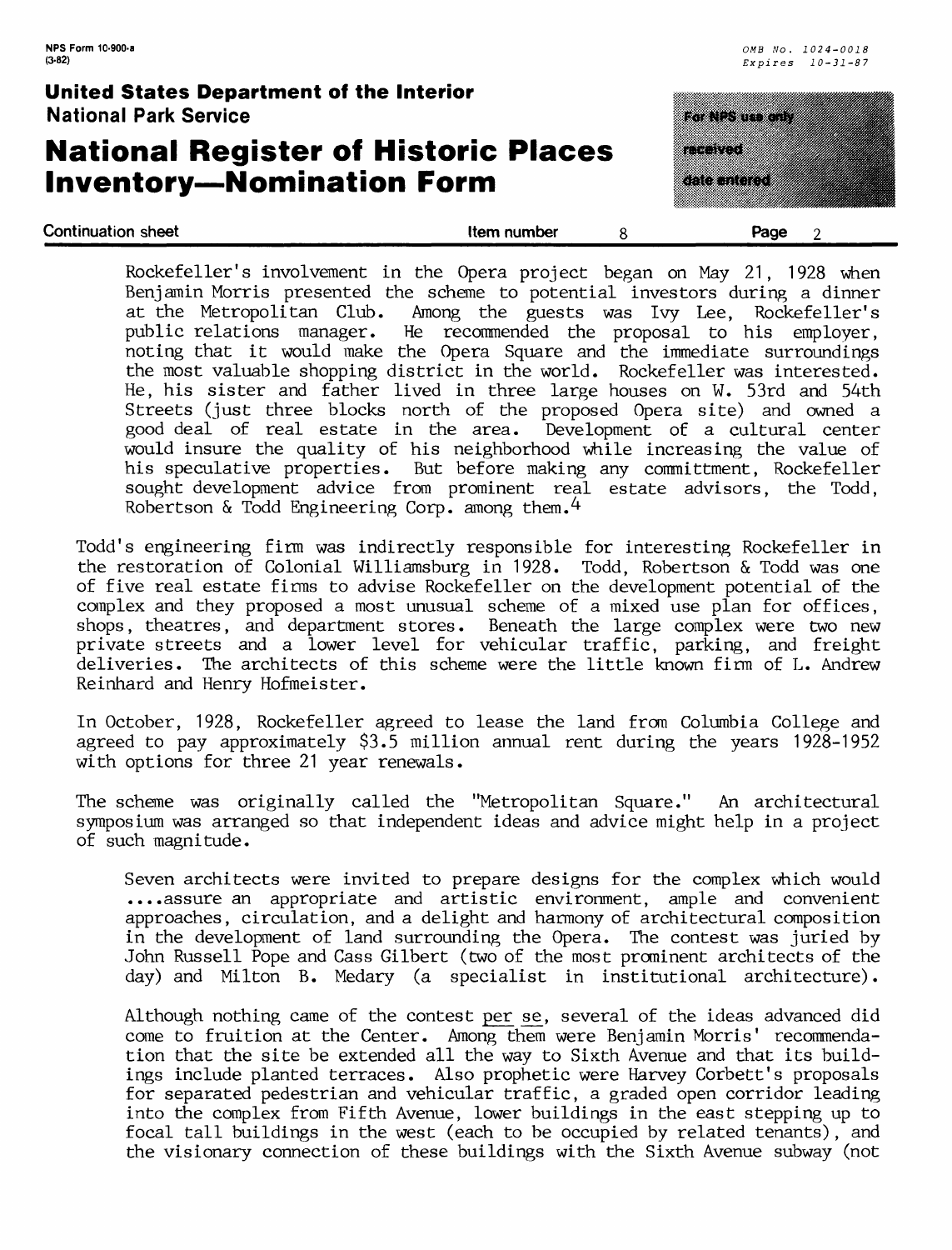| <b>Continuation sheet</b>                                                       | Item number | 8        | Page                                                |  |
|---------------------------------------------------------------------------------|-------------|----------|-----------------------------------------------------|--|
| <b>National Register of Historic Places</b><br><b>Inventory-Nomination Form</b> |             | etti toi | <u>kommune</u>                                      |  |
| <b>United States Department of the Interior</b><br><b>National Park Service</b> |             |          | e de la porte de la                                 |  |
| NPS Form 10-900-a<br>$(3-82)$                                                   |             |          | OMB No. 1024-0018<br>$Ex\,p\,i\,r\,e\,s$ $10-31-87$ |  |

completed until 1940, eleven years later). The architectural advisors were most favorably disposed toward the latter scheme by Corbett.

Ultimately all the "Symposium" schemes of 1929 were rejected. On October 1, 1929 (precisely a year after Rockefeller agreed to lease the Columbia property) Todd, Robertson & Todd were appointed managers of the project. Their mandate was to build the thing, put it on a profitable basis, and sell it to the world. By the end of October their staff architects (Reinhard & Hofmeister) were named architects of the development. They were experienced in the internal layouts preferred by Todd and familiar with his theory that business property income production supersedes pure aesthetics. Todd recommended at the same time that Harvey Corbett and Benjamin Morris be engaged as consulting architects (although the latter declined after December, 1929). He also suggested employment of Raymond Hood, the man of ideas whose reputation as a leading skyscraper designer had skyrocketed in recent years.

Todd selected architects who would be primarily interested in good planning, utility, cost, income, low operating expenses and progress.... men who were not committed to the architectural past nor too much interested in wild modernism. The pooling of eight different talents from three different firms allowed for a division of labor and for an undertaking too large for most private offices of the day. Architecture by committee modified the singular dominance of any one personality, but also seems to have generated competition and controversy. The situation was resolved in February, 1930 when the architects united in a collective known as the Associated Architects. Thereafter all drawings bear the three firm names in strict alphabetical order: Corbett, Harrison & MacMurray; Hood, Godley (until 1931) & Fouilhoux; Reinhard & Hofmeister.

Since August, 1929 Rockefeller agents had been buying property along the western boundary of Columbia's property with the aim of extending the site to land covered by the Sixth Avenue El. The holding company was appropriately (and poetically) named "Underel." Both real estate and architectural plans developed rapidly throughout autumn, only to be stalled on December 5, 1929 by the Opera's decision not to relocate. With the stock market crash on October 29th the Opera, never overly well endowed, felt financially bound to stay put. On the very next day (December 6) Todd announced that all future planning for the site would be based upon a commercial center as beautiful as possible consistent with the maximum income that could be developed. All previous plans were reviewed, those with the Opera as a main feature set aside and new schemes undertaken for a commercial project.

Throughout the proceedings Rockefeller had intended to share costs with the Opera and to develop the site with buildings constructed by individual tenants. He never planned to carry the entire lease by himself, nor did he ever consider taking on full responsibility for its architectural development. But finding himself at an annual loss of more than \$3,000,000 for the lease of the 12 acres,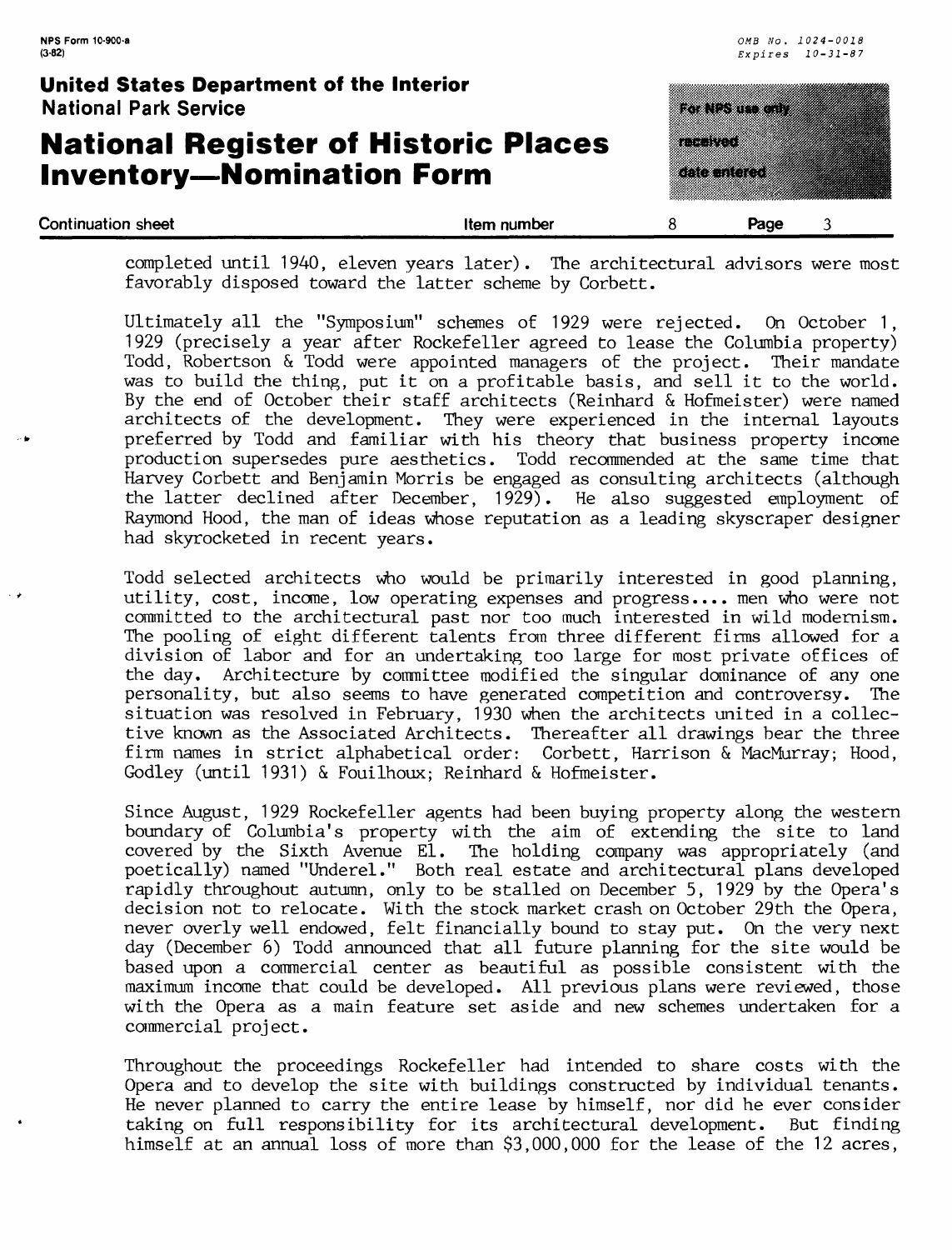## **National Register of Historic Places Inventory—Nomination Form**



he boldly proceeded--in the teeth of the Depression---to develop the largest private enterprise ever undertaken in America.

Contracts were made with RCA by the end of December and in June a contract signed for the construction of Radio City. The deal transformed what had been an aristocratic cultural center--a vision of the past--into one of the future where the focus was democratic entertainment, commerce and modern technology. The name of the enterprise was changed from the Metropolitan Square to Rockefeller Center in late December, 1931.<sup>5</sup>

The subsequent planning of the Center was determined by the tenants: RCA, NBC, and RKO in the Radio group. For these tenants, and for the French and British groups which leased the low buildings on the eastern sides, the architects designed widely spaced buildings with an unusual number of offices open to the air and light. By placing the tallest structure, the RCA Building, in the Center block with its narrow east front facing a sunken plaza, the architects assured the occupants unobstructed ventilation and daylight, as well as distant views.

The lower buildings on the north and south blocks and to the east along Fifth Avenue could enjoy the light and air of the plaza. By staggering the heights of the buildings the designers allowed more than the usual amount of sun and breeze to penetrate the Center and benefit neighboring buildings. While there was far less open space than many critics had hoped for, the planning of the Center was markedly different from that of older office towers, which had usually been designed without regard for the relation of one to another.

Because the planners understood the needs of a developing neighborhood, they provided extensive underground truck-loading facilities in order to handle the dramatically increased number of vehicles in the newly improved blocks. They envisioned off-street parking from the start. They created underground pedestrian streets linking all the Center's buildings and extended them to connect to a subway station and even to non-Rockefeller buildings adjacent to the Center; this solves problems of circulation on the crowded street level which most planners neglect. Internal corridors at street level relieve crowding too, and lead to other buildings in the sane blocks through doors that face each other.

Rockefeller Center was designed when few office buildings were air conditioned, so the location of windows no more than twenty-eight feet from the inside wall of any office and the provision of combination air filters and noise silencers were thoughtful and progressive. It was a time of innumerable dark and poorly ventilated interior workrooms and apartments for both rich and poor, where air shafts provided the little air and even less daylight that were available to the occupants. If there were views at all, they were of fire escapes and grimy roofs, but at Rockefeller Center Raymond Hood proposed planting the rooftops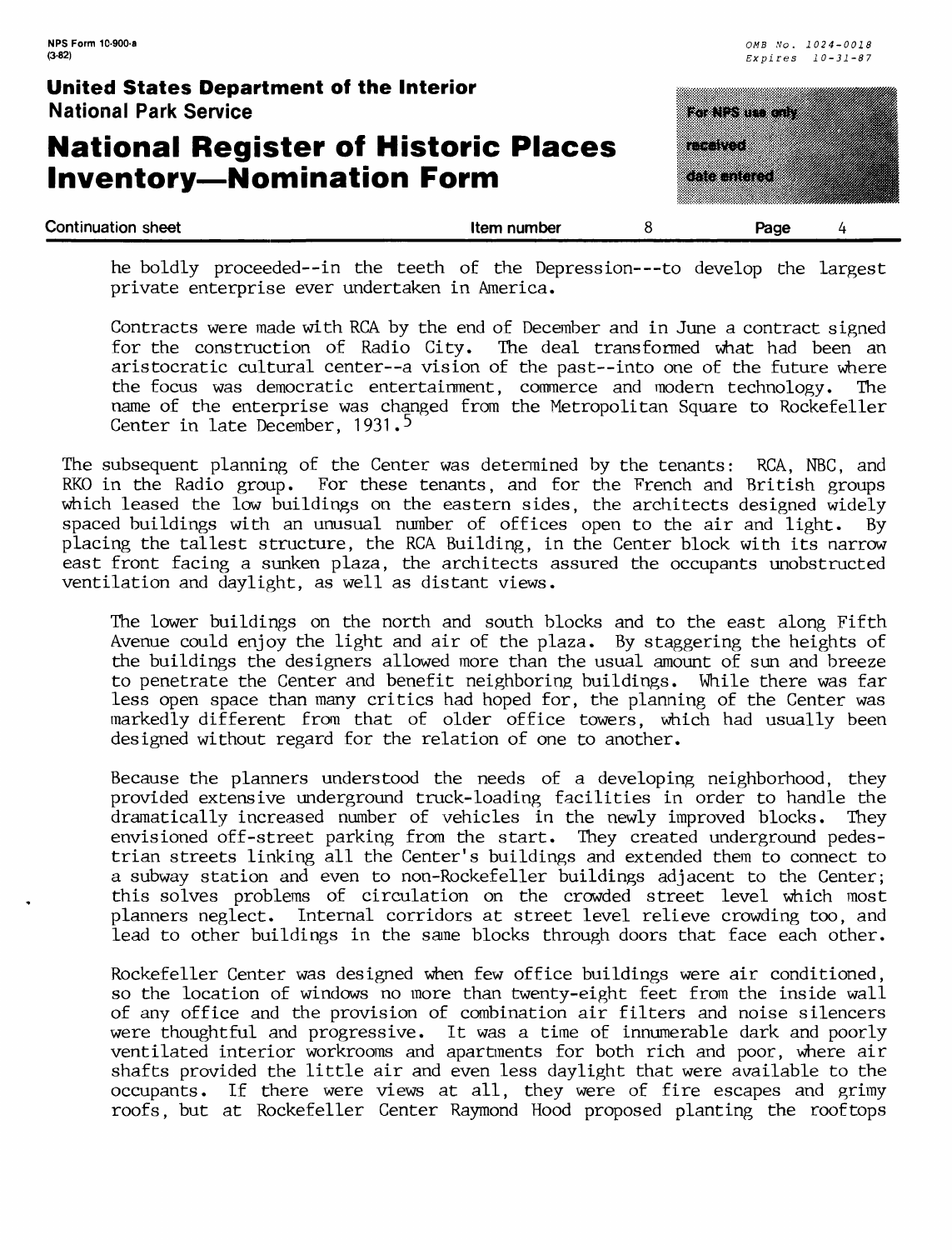## **National Register of Historic Places Inventory—Nomination Form**

| Continuation sheet                                                              | Item number |                               | Page |  |
|---------------------------------------------------------------------------------|-------------|-------------------------------|------|--|
| <b>National Register of Historic Places</b><br><b>Inventory-Nomination Form</b> |             | <b>The State</b><br>a sa nasa |      |  |
| United States Department of the Interior<br><b>National Park Service</b>        |             | a di Santonio                 |      |  |

with gardens, to allow the Center's workers and those in nearby offices to look out upon large plots of green instead of acres of water tanks and furnace flues.

With an eye toward the distant future, the designers provided air-cooling devices in several of their buildings and air conditioning for the two theaters and<br>cinema of the original Center. Enough wiring and electrical capacity were Enough wiring and electrical capacity were installed to handle later, more advanced equipment. High-speed elevators and narrow-tread moving stairs, both new at the time, served the offices....

Trees and plants adorn the Fifth Avenue facade and the promenade from Fifth Avenue to the plaza. By making the Center physically attractive, and especially by substituting a skating rink and summer restaurant for unsuccessful shops in the sunken plaza. Rockefeller Center has provided a lively oasis, a place to meet, a public amenity in crowded mid-town. The observation roof of the RCA Building affords extraordinary views of the city, and the Rainbow Roan and Grill just below it have been among the city's most admired skyscraper restaurants.

The theaters, too, were up-to-date, with uncluttered auditorium design, exceptionally advanced theatrical machinery, and remarkably restrained modern furniture created in 1932, when theater lounges usually offered French eighteenthcentury settees and gilded tables to patrons. And although S. L. ("Roxy") Rothafel, the theatrical entrepreneur responsible for much of the design of the Radio City Music Hall and the now demolished Center Theater, preferred Portuguese rococo furniture for theaters, the designer Donald Deskey persuaded him to have even his own studio decorated in a geometrically based contemporary style. Deskey's furniture there and in the Music Hall's lobbies and lounges was made of aluminum and Bakelite in addition to more traditional materials. His imaginative wall coverings included cork, fabrics specially designed by Ruth Reeves and Marguerita Mergentime. A mural called Men Without Women by Margaret Bourke-White was a photomural (which were then recent developments) for the Center Theater and for the NBC reception area in the RCA Building.

For all its advances in design and materials, there remains a core of tradition to the Center. John D. Rockefeller Jr. and John R. Todd preferred established styles, although they were very much interested in contemporary planning and plumbing. The architects, taken as a group, were among those who tended to favor the simplification of older styles, but they were not serious theoreticians of modernity or in total sympathy with advanced European design. Several of them had studied at the Ecole des Beaux-Arts in Paris or in America institutions that promoted similar formal and classicistic ideas. It is no wonder that elements of the past are as prominent as they are at Rockefeller Center; the wonder is that its planners combined their earlier experiences with the most advanced technology and urban planning possible within the bounds of cost accounting and managerial prudence.<sup>6</sup>

Rockefeller Center today is still a premier example of the skyscaper metropolis, a city within a city. It is still admired and copied world-wide and can be called the finest spatial grouping of tall buildings yet designed in America.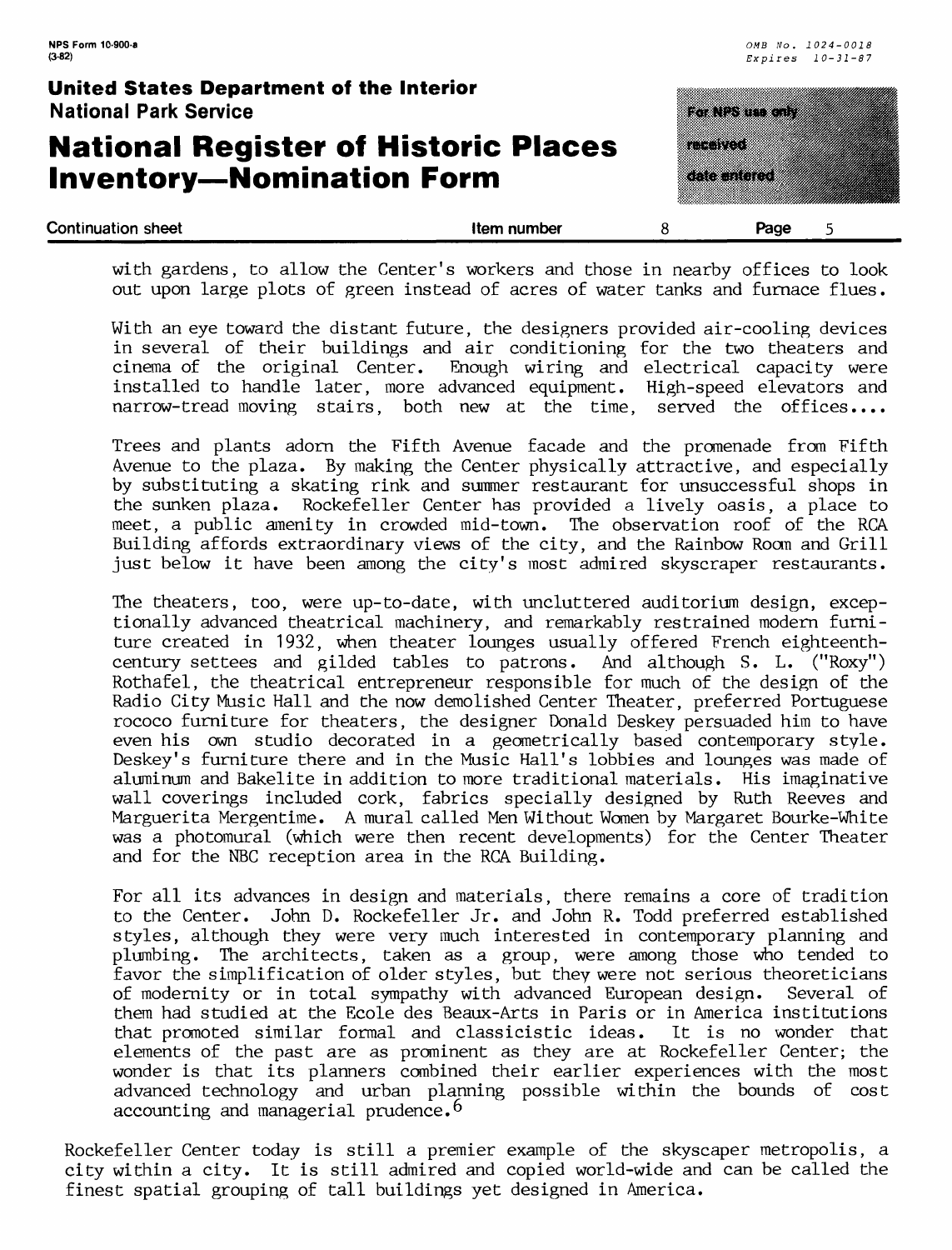## **National Register of Historic Places Inventory—Nomination Form**





**Continuation sheet** the state of the state of the state of the number that is stated as the state of the state of the state of the state of the state of the state of the state of the state of the state of the state of the

A note about the architects:

Reinhard and Hofmelster:

Andrew Reinhard (1891-1964)

Although he started in Benjamin Morris' firm at age 14, he became a junior designer with Raymond Hood. Reinhard also worked with Todd, Robertson and Todd on the Graybar Building next to Grand Central Station.

#### Henry Hofmeister (1891-1962)

He was self-trained. He started working for Warren and Wetmore after two years of high school. After 17 years with Warren and Wetmore he joined Todd, Robertson and Todd. Hofmeister was the practical engineer and space designer and supervised the working drawings for the Rockefeller Center project. At the end of his life he served as a planning consultant on the Lincoln Center project.

#### Corbett, Harrison and Mac Murray

#### Harvey Wiley Corbett (1873-1954)

Educated at the University of California and the Ecole des Beaux-Arts in Paris, Corbett taught architecture at Columbia University which favored Beaux Arts methodology. Corbett designed both the Bush Terminal Building in New York City and the 10 million dollar Bush House in London dedicated to "the friendship of English speaking people." He was an early and strong advocate of the tall building as a solution to 20th century urban problems. He was on the planning committees for both the 1933 Century of Progress Exposition and the 1939 New York World's Fair.

#### William H. Mac Murray (1868-1941)

He was the businessman in the firm and had little to do with the design of Rockefeller Center.

#### Wallace K. Harrison (1895-1982)

His early career, (he quit school at 14), was as an office boy in the Worcester Massachusetts, contracting firm of 0. W. Norcross who were the builders of many of H. H. Richardson's designs. He attended the Ecole des Beaux-Arts and the American Academy in Rone. He worked with McKim, Mead and White and Bertram Goodhue who was doing the Nebraska Capitol at that time (1922).

In 1935, Harrison left Corbett's office and formed a partnership with Fouilhoux who had worked with Raymond Hood until Hood's death in 1934. The firm survived as Harrison and Abramowitz who were responsible for parts of Lincoln Center, Nelson Rockefeller's Empire State Plaza in Albany, and the United Nations buildings in New York City.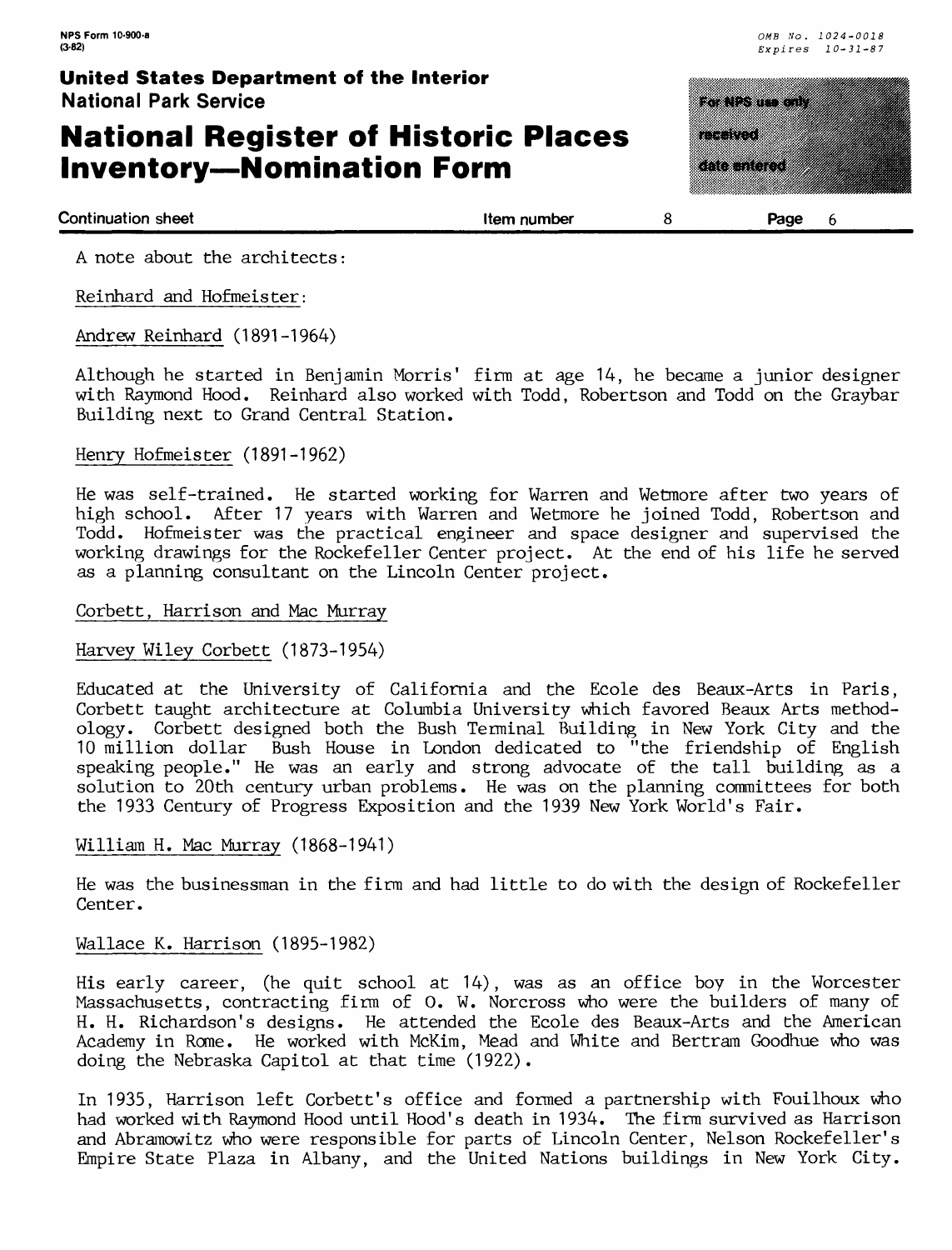## **National Register of Historic Places Inventory—Nomination Form**

|           | <b>BARNES</b> |  |
|-----------|---------------|--|
|           |               |  |
| a ang pag |               |  |
|           |               |  |
|           | a shekara 1   |  |
|           |               |  |
|           |               |  |
|           |               |  |

**Continuation sheet Continuation sheet** 

Hood, Godley and Fouilhoux

Raymond Mathewson Hood (1881-1934)

He studied architecture at both Brown University and M.I.T. and later at the Ecole des Beaux Arts. He was a draftsman in the firm of Cram, Goodhue and Ferguson, Boston; Palmer, Hornbostel and Jones, New York and Henry Hornbostel, Pittsburgh. In 1914, Hood opened his own New York office but his fame was established in 1922 when he won, with John Mead Howells, the Chicago Tribune Competition. He subsequently was given the commissions for the American Radiator Building, Daily News Building, and the McGraw Hill Building, all in New York City. Hood also worked with Corbett on the Chicago<br>Century of Progress Exposition of 1933. Before his premature death in 1934, Hood Before his premature death in 1934, Hood played a dominant role in the design of Rockefeller Center. He introduced building set-backs and rooftop gardens, the uniformly low-rise elevations along Fifth Avenue and it was Hood who suggested that the Radio industry should be brought into the Center as prime tenants.

#### Frederick A. Godley (1887-1961)

Trained at Yale and M.I.T., Godley was the architect concerned with the business affairs of the firm. He resigned in 1931 to teach at Yale where he remained until 1947.

Jacques Andre Fouilhoux (1879-1945)

A Paris-born engineer, Fouilhoux emigrated to America in 1904. He worked for Albert Kahn in Detroit and moved to New York after World War I. He formed a partnership with Raymond Hood (1927). After Hood's death, he became partners with Wallace K. Harrison and Max Abramowitz. He also designed the Trylon and Perisphere for the New York World's Fair of 1939.

Footnotes

1 Landmarks Preservation Commission. The City of New York. Rockefeller Center. Designation Report. 1985. page 11.

 $^{2}$ Ibid., pp. 21-23.

3lbid., p. 12.

 $4$ Ibid., p. 13.

 $5$ Ibid., pp.  $14-16$ .

6Krinsky, Carol. Rockefeller Center. Antiques. March 1975. Vol. CVII, No. 3. Straight Publishers, New York, New York. pp. 481-483.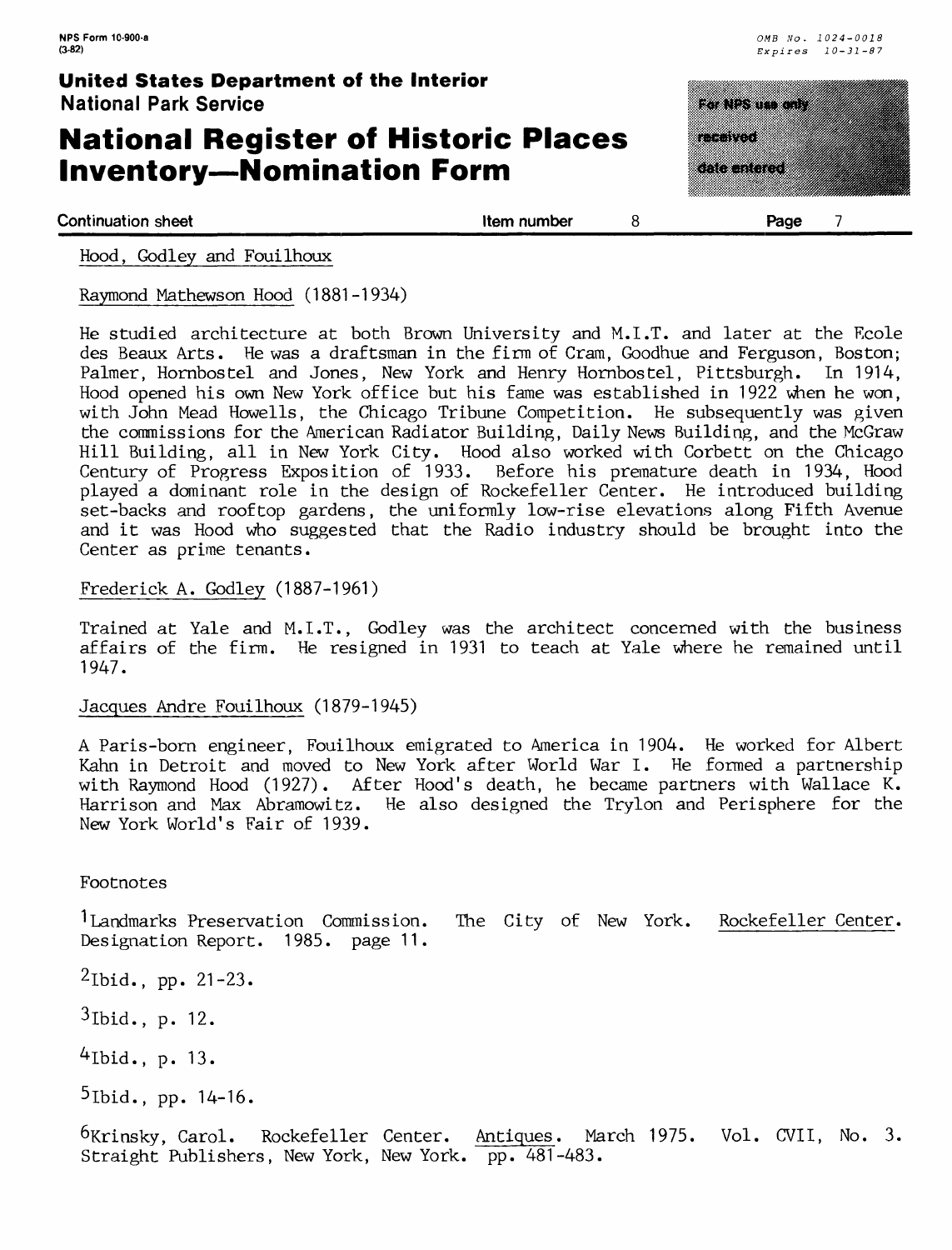## **National Register of Historic Places Inventory—Nomination Form**



| Continuation sheet | Item number | Page | - |  |
|--------------------|-------------|------|---|--|
|                    |             |      |   |  |

Bibliography

Art Digest. New York: Rockefeller Center, May, 1982.

- Balfour, Alan. Rockefeller Center: Architecture as Theater. New York: McGraw-Hill Book Co., 1978.
- Bleeker, Samuel E. The Politics of Architecture. New York: The Rutledge Press, 1981.
- Chamberlain, Samuel, ed. Rockefeller Center; A Photographic Narrative. New York: Hastings House Publishers, 1961.
- Fitch, James Marston. Grand Central Terminal and Rockefeller Center. Albany, New York: New York State Parks and Recreation Division for Historic Preservation, 1974.
- Fosdick, Raymond B. John D. Rockefeller Jr.: A Portrait. New York: Harper & Row, 1966.
- "Guide to Rockefeller Center." Rockefeller Center Weekly, 2 (May 1934).
- Jordy, William H. American Buildings and Their Architects, vol. 4. New York: Anchor Books, 1976.
- Karp, Walter, and Brendan Gill. The Center: A History and Guide to Rockefeller Center. New York: American Heritage Publishing Col., Inc., 1982.
- Kilham, Walter. Raymond Hood: Architect of Ideas. New York: Architectural Books, 1974.
- Krinsky, Carol Herselle. Rockefeller Center. New York: Oxford University Press, 1978.
- Landmarks Preservation Commission. The City of New York. Rockefeller Center. Designation report. 1985
- Loth, David. The City Within a City: The Romance of Rockefeller Center. New York: William Morrow & Co., 1966.
- Lyons, Eugene. David Sarnoff. New York: Harper & Row, 1966.
- Weisman, Winston. "The Architectural Significance of Rockefeller Center." Ph.D. dissertation. Ohio State University, 1942.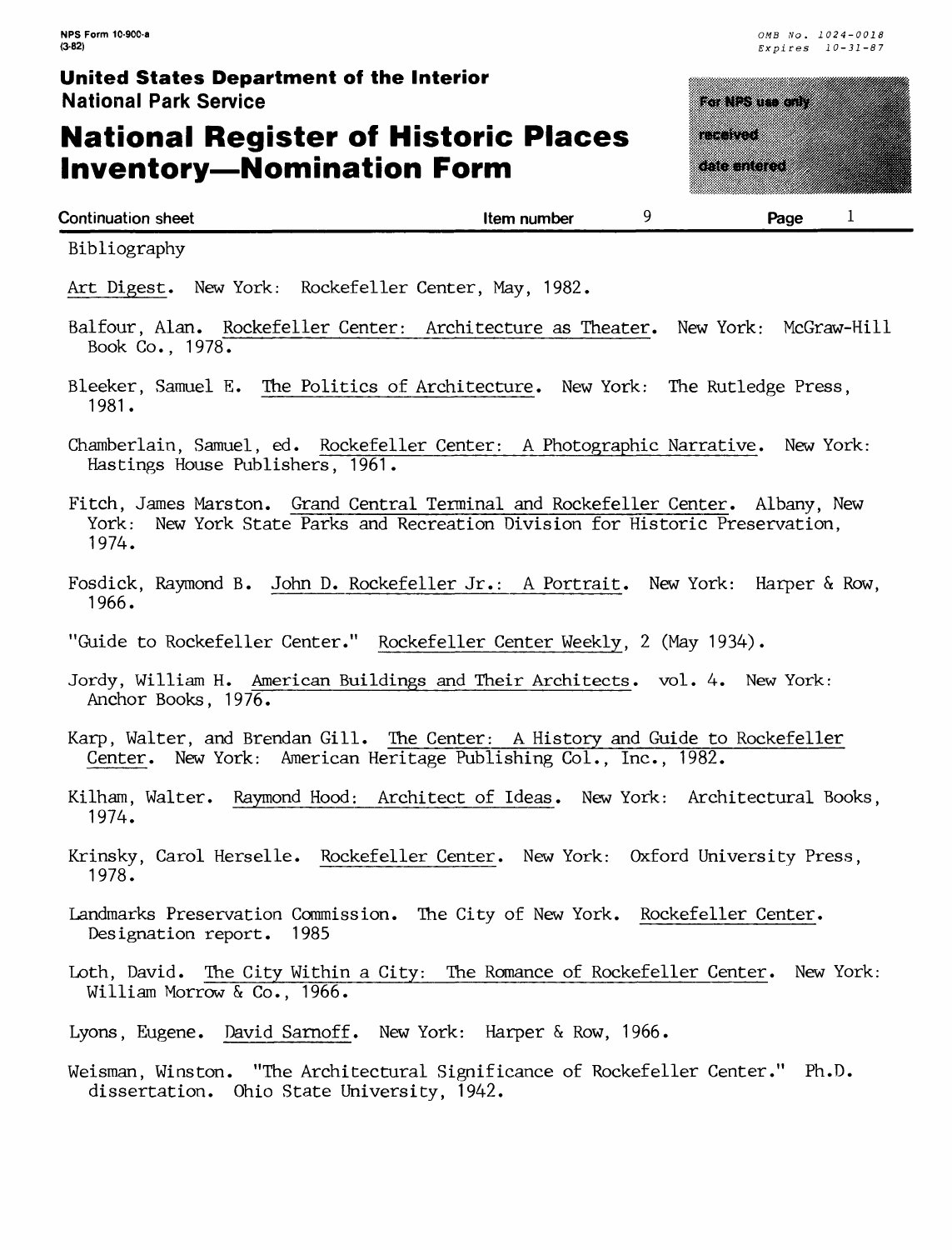## **National Register of Historic Places Inventory—Nomination Form**



|                                                   |                                                                                                                                       | . "The First Landscaped Skyscraper." Journal of the Society of |                                                                           |  |
|---------------------------------------------------|---------------------------------------------------------------------------------------------------------------------------------------|----------------------------------------------------------------|---------------------------------------------------------------------------|--|
| Architectural Historians, 18 (March 1959), 54-59. |                                                                                                                                       |                                                                |                                                                           |  |
|                                                   | $\mathbf{H} \mathbf{m}$ as so that $\mathbf{m}$ is $\mathbf{m}$ is the set of $\mathbf{m}$ in $\mathbf{m}$ is the set of $\mathbf{m}$ |                                                                | $\mathbf{m}$ . Then $\mathbf{c}$ $\mathbf{n}$ . In the state $\mathbf{r}$ |  |

\_\_\_\_\_\_\_\_. "Towards a New Environment: The Way of Price Mechanism: The Rockefeller Center." Architectural Review, 108 (December 1950), 399-405.

. "Slab Buildings." Architectural Review, 111 (February 1952), 119-123.

"Who Designed Rockefeller Center?" Journal of the Society of Architectural Historians, 10 (March 1951), 11-17.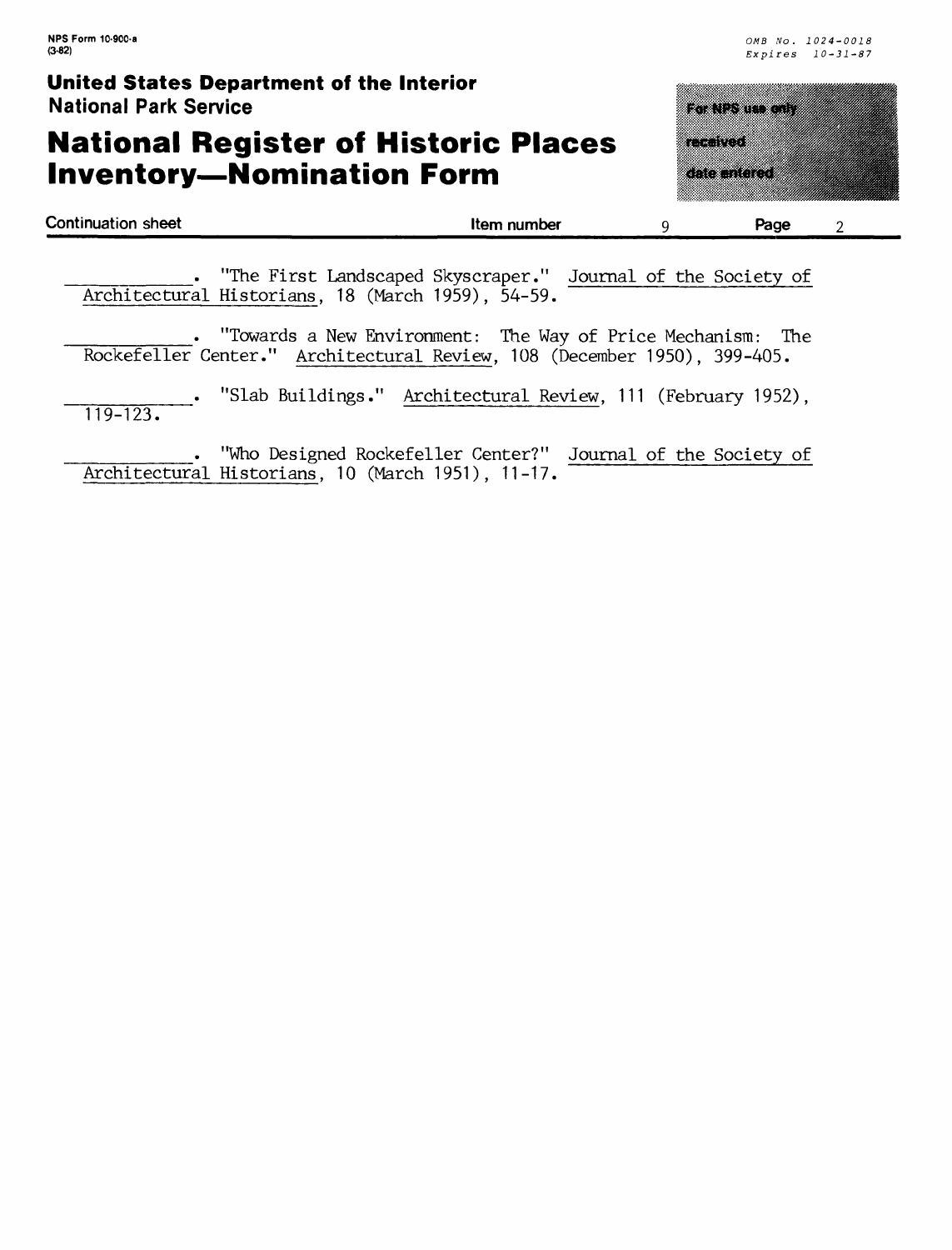## **National Register of Historic Places Inventory—Nomination Form**

|               | <u>ka tanan di</u> |  |
|---------------|--------------------|--|
| a ang pag     |                    |  |
| <u>a mata</u> |                    |  |
|               |                    |  |

**Continuation sheet** the state of the state of the state of the state of the state of the state of the state of the state of the state of the state of the state of the state of the state of the state of the state of the st

Verbal Boundary

That portion of midtown Manhattan lying within a six-block area bounded by West 51st Street, Fifth Avenue, West 48th Street, and Avenue of the Americas (formerly known as Sixth Avenue) but excluding the following three areas:

1) an approximately rectangular property located at the northeast corner of Avenue of the Americas and West 49th Street with 20 feet 6 inches of frontage along Avenue of the Americas and 63 feet 2 inches of frontage along West 51st Street.

2) a rectangular property located at the southeast corner of Avenue of the Americas and West 50th Street with 25 feet 4-1/2 inches of frontage along Avenue of the Americas and 66 feet 5-1/2 inches of frontage along West 50th Street, and

3) a parcel abutting Fifth Avenue between West 48th Street and West 49th Street and bounded by such frontage, 225 feet of frontage along West 49th Street, 200 feet of frontage along West 48th Street and a line running in a southerly direction, parallel to Fifth Avenue, from the western-most point of the West 49th Street frontage to the midpoint of the block between West 49th Street and West 48th Street and thence running 25 feet in an easterly direction parallel to West 48th Street and thence running in a southerly direction parallel to Fifth Avenue to connect with the western-most point of the 48th Street frontage.